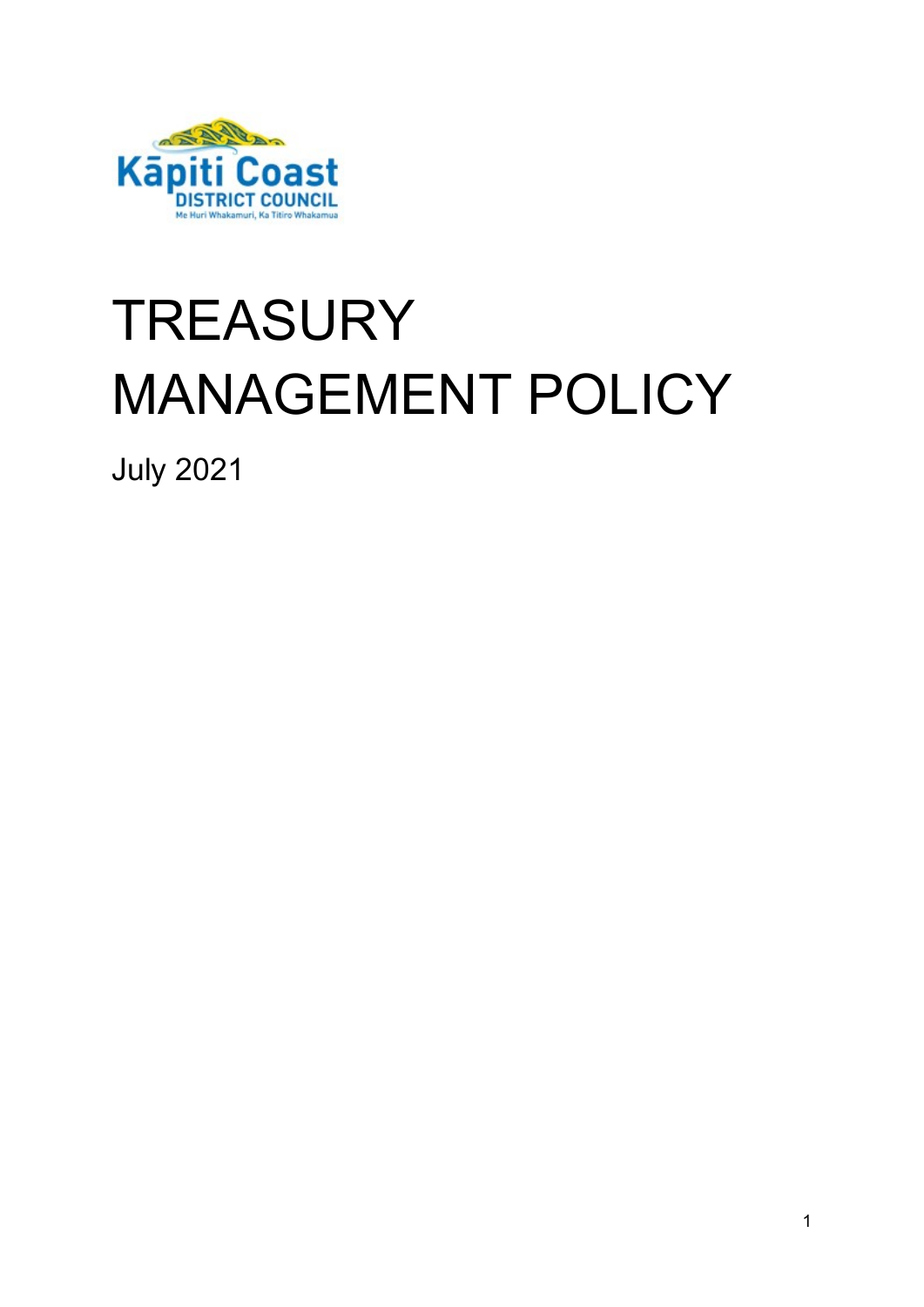# **Table of Contents**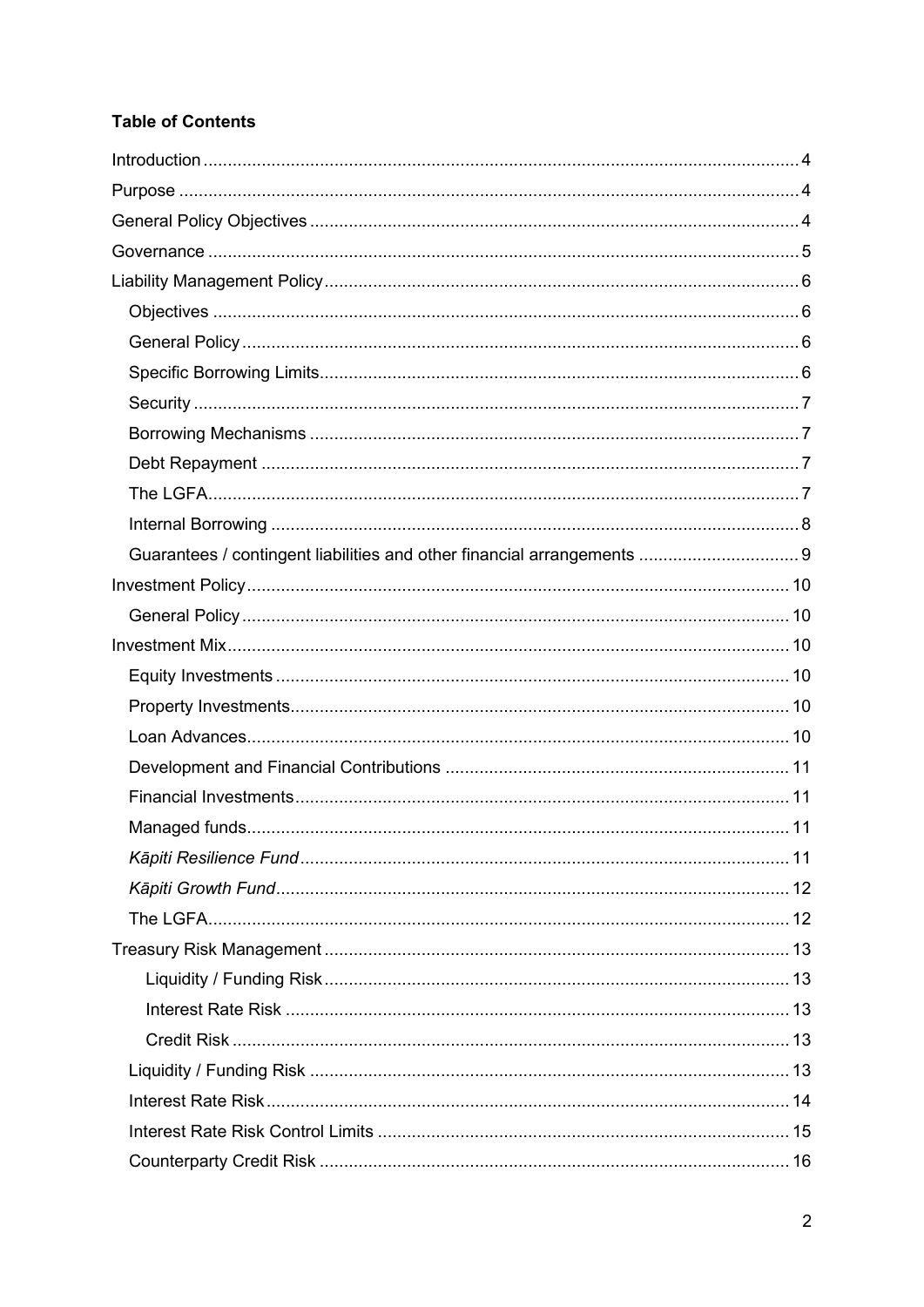| First adopted             | September 2017 |
|---------------------------|----------------|
| Revision dates / version: | Version 1.2    |
| Next review date:         | August 2023    |
| Document number:          |                |
| Associated documents:     |                |
| <b>Policy Owner:</b>      | Finance        |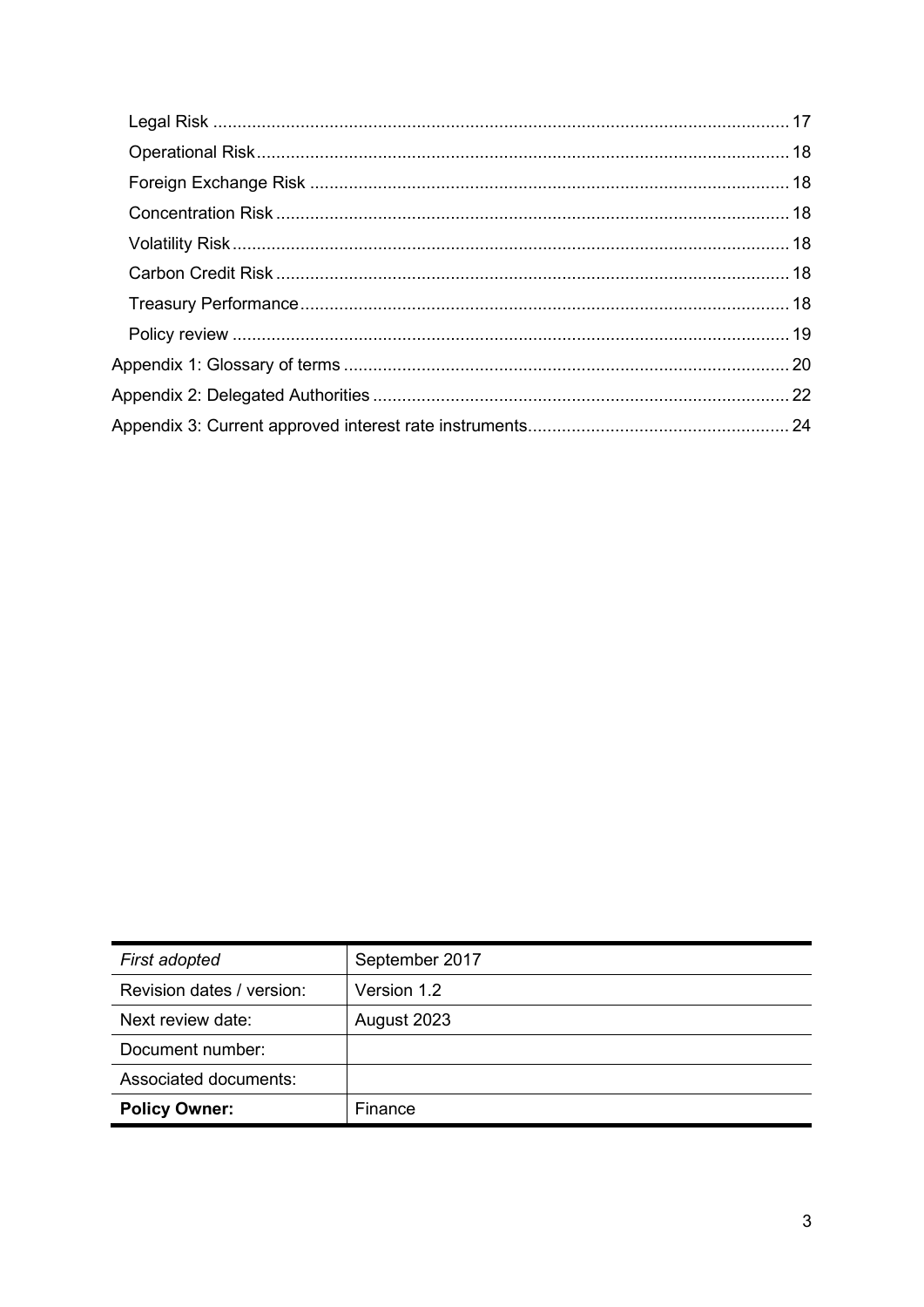# <span id="page-3-0"></span>**Introduction**

- 1. The Kāpiti Coast District Council's Treasury Management Policy comprises a liability management policy and an investment policy, as required by the Local Government Act 2002 (the Act).
- 2. Part 6, section 104 of the Act states that the liability policy must state the local authority's policies in respect of the management of both borrowing and other liabilities, including interest rate exposure, liquidity, credit exposure and debt repayment.
- 3. Part 6, section 105 of the Act states that the investment policy must state the local authority's policies in respect of investments, including the mix of investments, the acquisition of new investments, procedures for managing and reporting investments and assessment and management of risks.

# <span id="page-3-1"></span>**Purpose**

4. The Treasury Management Policy provides the framework for all of the Council's treasury management activities and defines key responsibilities and the operating parameters within which treasury activity is to be carried out.

# <span id="page-3-2"></span>**General Policy Objectives**

- 5. This document identifies the policy of the Council in respect of investment and liability management activities. The Policy has not been prepared to cover other aspects of the Council's operations, particularly transactional banking management, systems of internal control and financial management. Other policies and procedures cover these matters.
- 6. The objective of the Policy is to control and manage borrowing costs, investment returns, liquidity requirements and risks associated with treasury management activity.
- 7. The Council is governed by the following relevant legislation:
	- Local Government Act 2002, in particular Part 6 including sections 101,102, 104 and 105;
	- Local Government (Financial Reporting and Prudence) Regulations 2014, in particular Schedule 4; and
	- Trustee Act 1956.
- 8. The Council is a risk averse entity and wishes to minimise risk from its treasury management activities. Interest rate risk, liquidity risk, funding risk and credit risk are risks the Council seeks to manage, not capitalise on. Accordingly, any activity that may be construed as speculative in nature is expressly forbidden.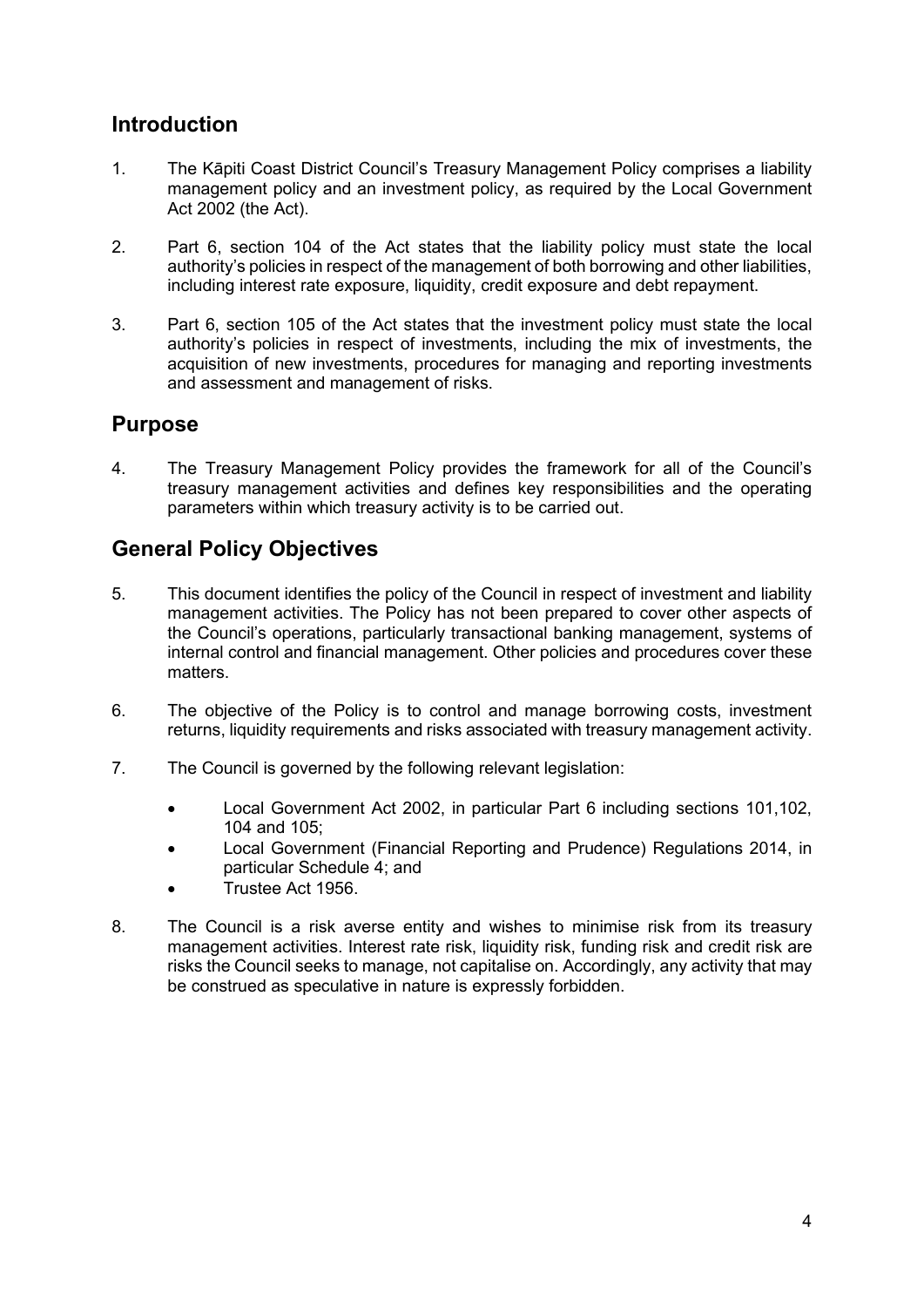# <span id="page-4-0"></span>**Governance**

- 9. The Council has ultimate responsibility for ensuring that there is an effective policy for the management of its treasury risks. In this respect the Council decides the level and nature of risks that are acceptable. The Council is responsible for approving this Treasury Management Policy and any changes to it required from time to time.
- 10. The authority to make or change the Policy has been delegated to the Strategy and Operations Committee. The Policy can be reviewed by other persons, and changes recommended but the authority to make or change the policy rests with the Strategy and Operations Committee.
- 11. The Council may delegate its responsibilities under this Policy to its committees, subcommittees and officers in accordance with its Governance Structure and Delegations.
- 12. The full list of delegated authorities as they relate to the Treasury Management Policy is attached as Appendix 2.
- 13. Treasury risk is minimised for the treasury activities by ensuring that there is adequate segregation of duties among the core functions of deal execution, confirmation, settling and accounting / reporting.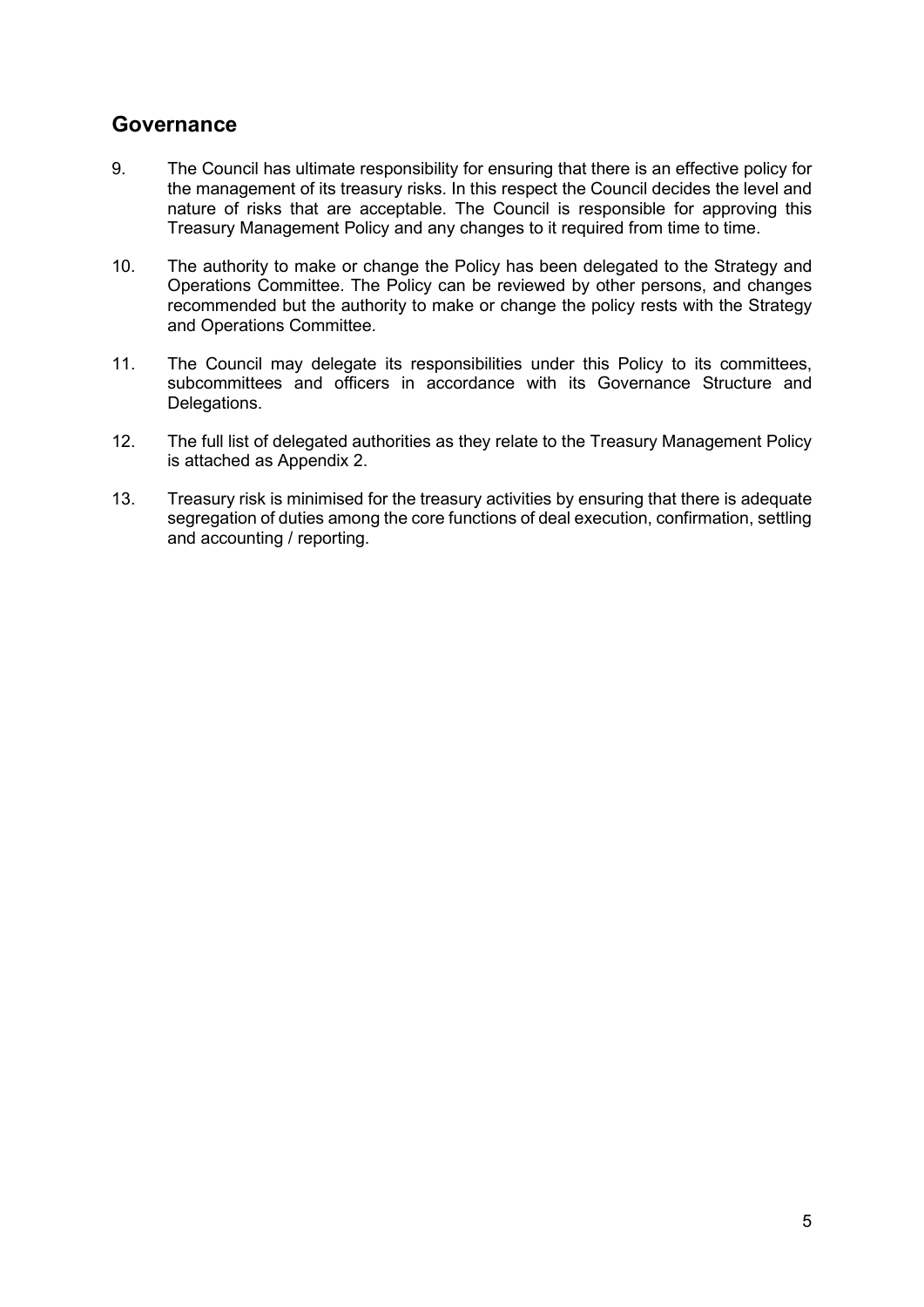# <span id="page-5-0"></span>**Liability Management Policy**

# <span id="page-5-1"></span>**Objectives**

- 14. The Council's liability management objectives in relation to borrowings are to:
	- minimise borrowing costs within approved risk parameters;
	- prudently manage the Council's exposure to interest rate changes;
	- ensure sufficient levels of liquidity to meet planned and unforeseen cash requirements;
	- prudently manage the Council's credit exposure;
	- monitor and report on the risk and the performance of debt portfolios against predetermined limits and benchmarks;
	- maintain a credit rating of at least A- from Standard & Poor's.

### <span id="page-5-2"></span>**General Policy**

- 15. The Council's liabilities comprise borrowings (internal / external) and various other liabilities. The Council raises borrowings for the following primary purposes:
	- General debt to fund the Council's balance sheet, including working capital requirements;
	- Specific debt associated with 'one-off' projects and capital expenditure;
	- To fund assets where their useful lives extend over several generations of ratepayers;
	- To invest in the Kāpiti Resilience Fund and the Kāpiti Growth Fund.
- 16. Any new borrowings or roll-over of existing borrowing needs to be budgeted for as part of the Council's approved Long Term Plan or Annual Plan, or be subject to Council approval. Debt will be repaid as it falls due in accordance with the applicable loan agreement.
- 17. Any debt with a maturity beyond 12 years must be reported to the Strategy and Operations Committee at its next meeting.

# <span id="page-5-3"></span>**Specific Borrowing Limits**

18. In managing debt, the Council will adhere to the following targets and limits:

| Item $1$                                         | <b>Borrowing</b><br>Target | <b>Borrowing</b><br>Limit |
|--------------------------------------------------|----------------------------|---------------------------|
| Net interest expense over total operating income | < 10%                      | < 20%                     |
| Net external debt over total operating income    | < 280%                     | see para 26               |
| Liquidity                                        | >110%                      | >110%                     |

<span id="page-5-4"></span><sup>1</sup> Definitions of these and other terms are given in the glossary of terms attached as Appendix 1.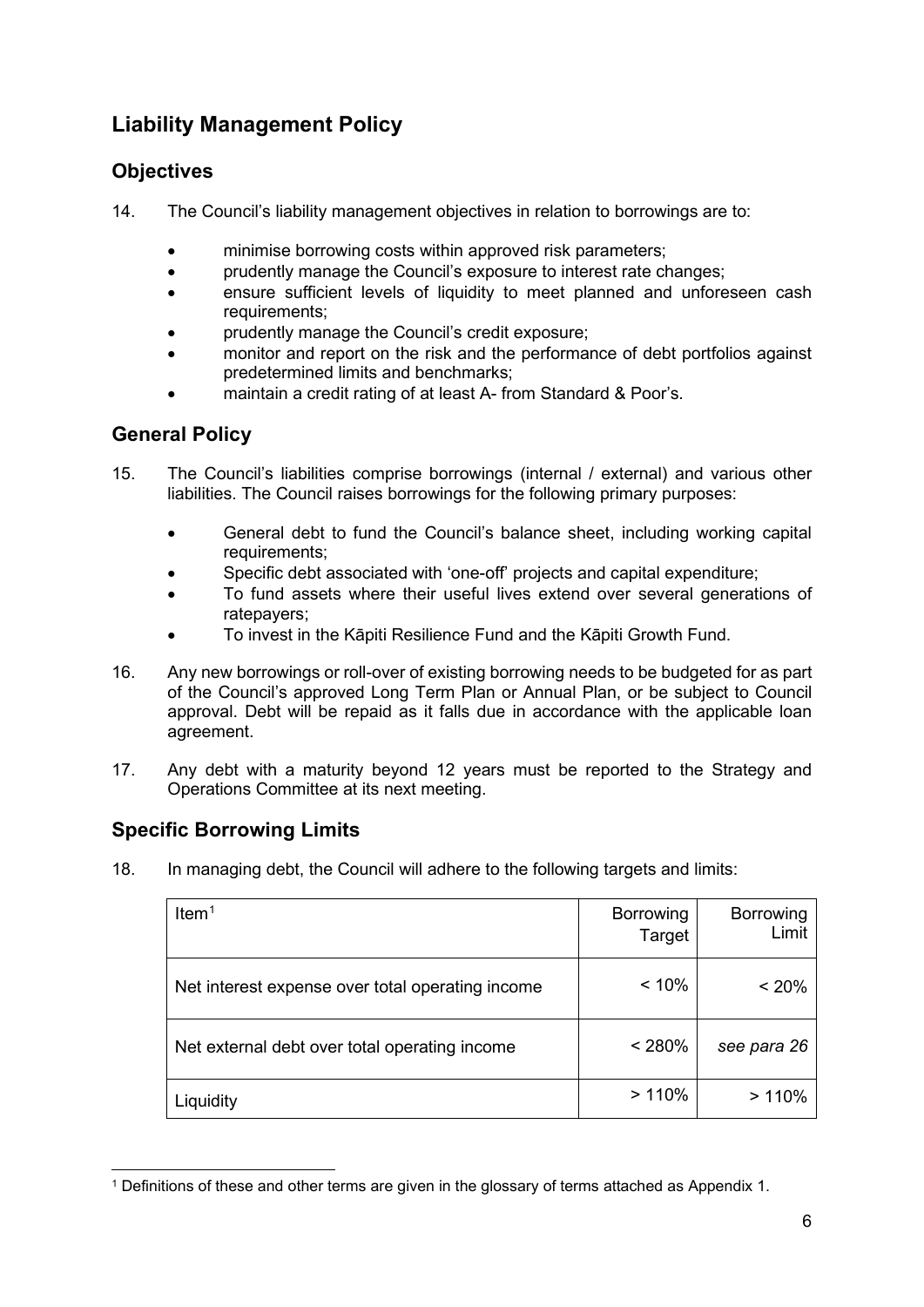# <span id="page-6-0"></span>**Security**

- 19. The Council's external borrowings and interest rate risk management instruments will generally be secured by way of a charge over rates and rates revenue offered through a Debenture Trust Deed. Under a Debenture Trust Deed, the Council's borrowing is secured by a floating charge over all Council rates levied under the Local Government Rating Act. The security offered by the Council ranks equally with other lenders.
- 20. From time to time and with Council approval, security may be offered by providing a charge over one or more of the Council's assets.

# <span id="page-6-1"></span>**Borrowing Mechanisms**

- 21. The Council is able to borrow through a variety of market mechanisms including issuing stock / debentures and commercial paper, direct bank borrowing, the Local Government Funding Agency (LGFA) or accessing the short and long-term debt capital markets directly or indirectly. In evaluating strategies for new borrowing, consideration should be given to the following:
	- available rates and terms from lenders;
	- the Council's overall debt maturity profile;
	- the outlook on future interest rate movements:
	- consideration of counterparty credit risk by spreading borrowings across a number of counterparties to avoid concentrations of credit exposure.
- 22. The Council's ability to readily attract cost-effective borrowing is largely driven by its ability to rate, maintain a strong financial standing and manage its relationships with its investors, the LGFA and financial institutions / brokers.

# <span id="page-6-2"></span>**Debt Repayment**

- 23. The Council repays borrowings from refinancing or surplus general funds. Borrowings may be refinanced by further borrowings with a 30-year maximum term.
- 24. Debt will be repaid as it falls due in accordance with the applicable borrowing arrangement. Subject to the appropriate approval and debt limits, a loan may be rolled over or re-negotiated as and when appropriate.

# <span id="page-6-3"></span>**The LGFA**

- 25. The Council may borrow from the New Zealand Local Government Funding Agency Limited (LGFA) in accordance with its shareholding agreement with them. In connection with that borrowing, the Council may enter into the following related transactions to the extent that it considers necessary or desirable:
	- contribute a portion of its borrowing back to the LGFA as an equity contribution to the LGFA, for example Borrower Notes<sup>[2](#page-6-4)</sup>;
	- provide guarantees of the indebtedness of other local authorities to the LGFA and of the indebtedness of the LGFA itself;
	- commit to contributing additional equity (or subordinated debt) to the LGFA if required;

<span id="page-6-4"></span><sup>2</sup> Note that the rate for Borrowers Notes increased from 1.6% to 2.5% with effect from June 2020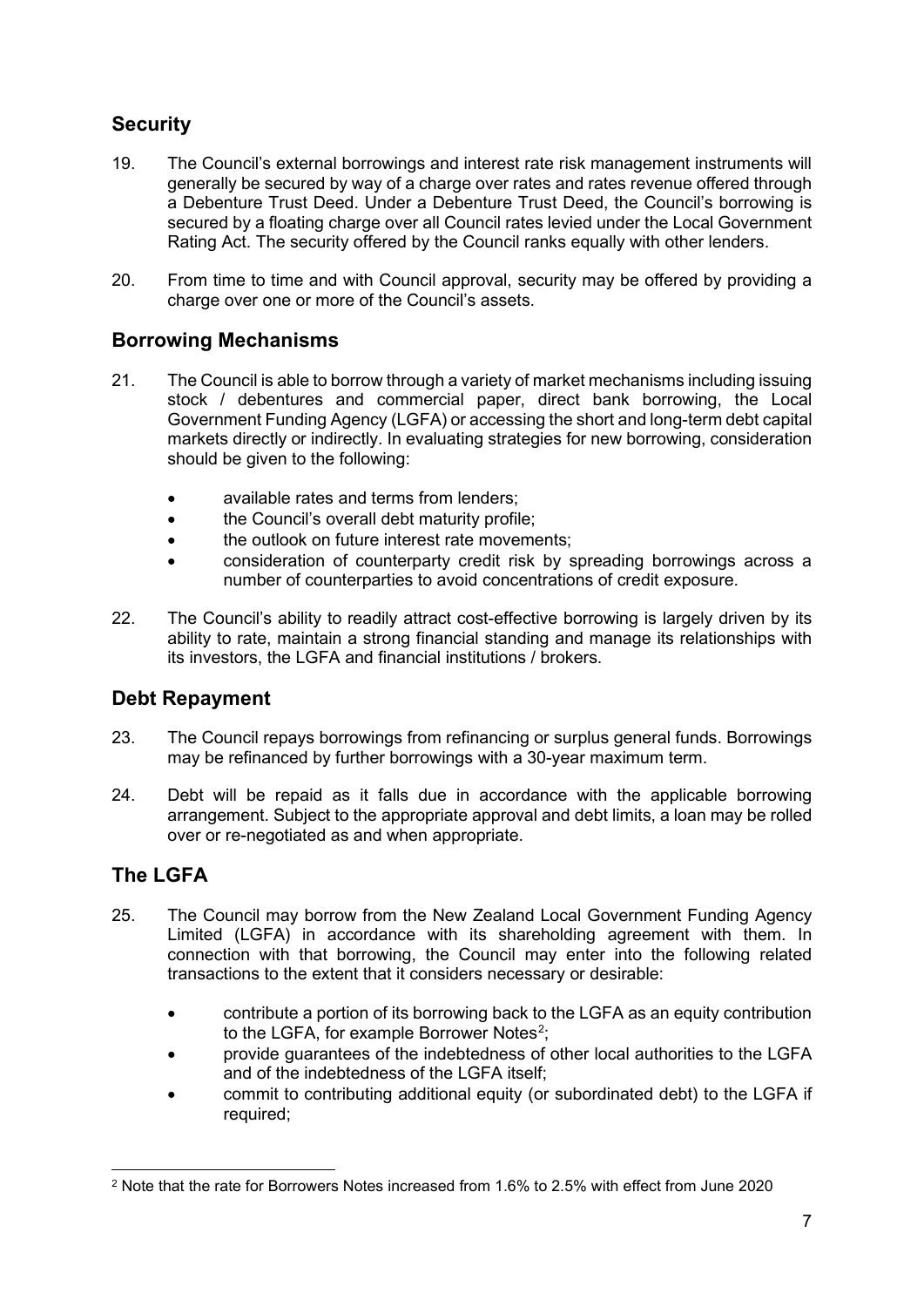- secure its borrowing from the LGFA and the performance of other obligations to the LGFA or its creditors with a charge over the Council's rates and rates revenue; and
- subscribe for shares and uncalled capital in the LGFA.
- 26. In 2020, the LGFA made a number of changes to its borrowing documents, and these are now reflected in the updated Treasury Management Policy as follows:
	- a) As a local authority, the Council may now apply to the LGFA to be tested at the group level rather than at the parent level for compliance with LGFA covenants.
	- b) Council-controlled organisations (CCOs) can borrow directly through the LGFA borrowing programme (on the basis of a guarantee from and / or sufficient uncalled share capital issued to the parent local authority).
	- c) In response to the uncertainty arising from the Covid-19 pandemic, the LGFA shareholders approved changes to increase the foundation policy financial covenant net debt / total revenue from the current 250% to 280% for local authorities with a long-term credit rating of 'A' equivalent or higher.
	- d) Until 2025/26, local authorities with a long-term credit rating of 'A' equivalent or higher must comply with the "Alternative Net Debt / total Revenue covenant" as below

| Alternative Net Debt / Total Revenue Covenant |                                 |  |  |
|-----------------------------------------------|---------------------------------|--|--|
| <b>Financial Year (Test Date)</b>             | <b>Net Debt / Total Revenue</b> |  |  |
| 30 June 2021                                  | $300%$                          |  |  |
| 30 June 2022                                  | $300%$                          |  |  |
| 30 June 2023                                  | $<$ 295%                        |  |  |
| 30 June 2024                                  | <290%                           |  |  |
| 30 June 2025                                  | $<$ 285%                        |  |  |

27. The amended foundation policy financial covenant of 280% will apply in the 2025/26 financial year and annually thereafter.

#### <span id="page-7-0"></span>**Internal Borrowing**

- 28. The internal borrowing relates to the Council borrowing from its reserves, special funds and equity that the Council would otherwise have in cash. The Council has borrowed these funds to fund capital works which would otherwise be funded from external borrowers.
- 29. Any internal borrowing of reserve and special funds used must be reimbursed for interest revenue lost. Except where a specific rate has been approved for particular circumstances, interest is charged annually in arrears on all internal loans using the Council's current cost of borrowings.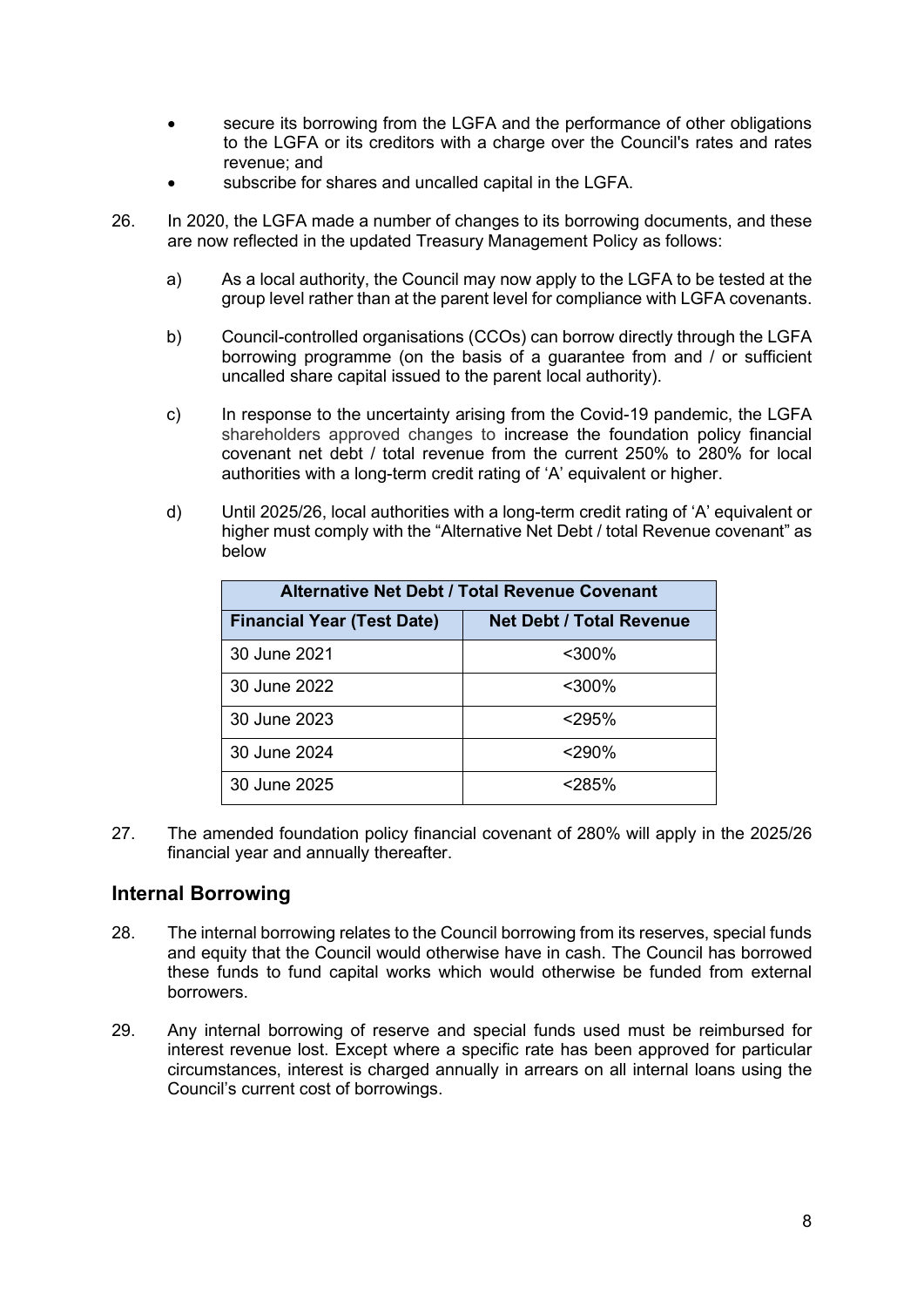#### <span id="page-8-0"></span>**Guarantees / contingent liabilities and other financial arrangements**

- 30. The Council, from time to time, provides financial guarantees to local organisations, groups or bodies for recreational and community purposes. The Council is not allowed to guarantee loans to Council Controlled Trading Organisations under Section 62 of the Local Government Act.
- 31. The total value of guarantees at any one time, excluding LGFA guarantees, will not exceed 3% of the total annual rates levied during that year. Total loan guarantees held at any time shall be taken into account when calculating the Council's maximum borrowing limit.
- 32. The Council will ensure that sufficient funds or lines of credit exist to meet amounts guaranteed.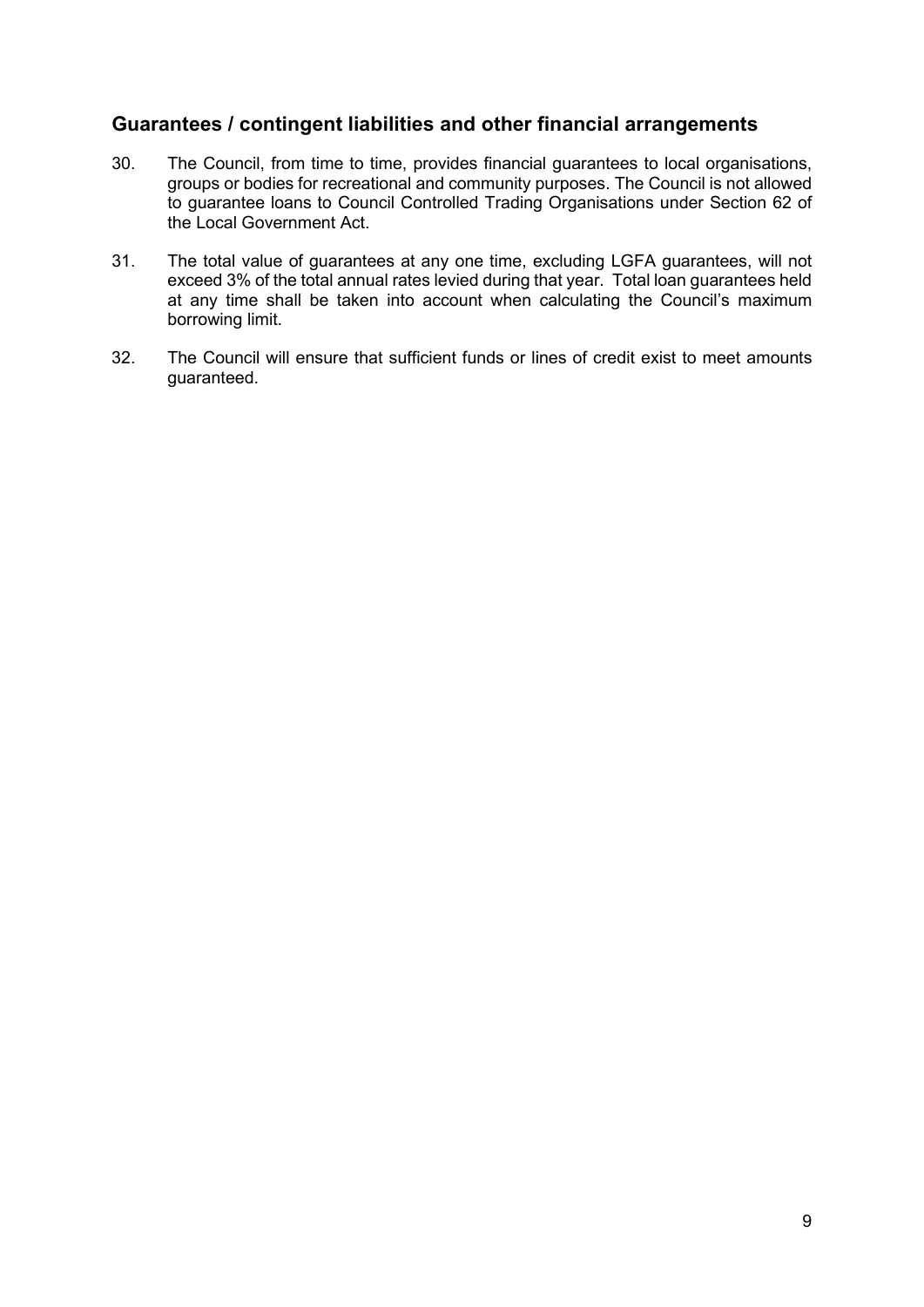# <span id="page-9-0"></span>**Investment Policy**

### <span id="page-9-1"></span>**General Policy**

- 33. The Council may hold financial, property and equity investments if there are strategic, economic or other valid reasons for doing so, for example, where it is the most appropriate way to administer a Council function.
- 34. With the exception of financial investments, the acquisition of a new investment or disposal of an existing investment needs to be budgeted for as part of the Council's approved Long Term Plan or Annual Plan, or be approved through a Council resolution.
- 35. The authority to acquire and dispose of financial investments is delegated to the Group Manager Corporate Services.

#### <span id="page-9-2"></span>Investment Mix

#### <span id="page-9-3"></span>**Equity Investments**

- 36. The Council currently maintains equity investments in Civic Financial Services Limited (formerly the New Zealand Local Government Insurance Corporation Limited). These shares were acquired by virtue of the Council insuring its past activities through these companies. They are held as they are not readily transferable, and the amount involved is immaterial, relative to the Council's total investment holdings.
- 37. New equity investments may be acquired if an opportunity arises and approval is given by the Council, based on advice and recommendations from Council officers. Before approving any new investment, the Council gives due consideration to the contribution the investment will make in fulfilling the Council's strategic objectives and the financial risks of owning the investment.

#### <span id="page-9-4"></span>**Property Investments**

- 38. Strategic Land Purchase the Council has adopted a strategy of purchasing land when the opportunity arises, where this has been identified as progressing the community's and the Council's vision for the future.
- 39. Each individual property purchase is subject to consideration and / or approval by the Strategy and Operations Committee.

#### <span id="page-9-5"></span>**Loan Advances**

- 40. The Council will only advance loans to external organisations in exceptional circumstances. Where loan advances are secured against the assets of the borrower, those assets would revert to the Council in the event of loan default. New loan advances are by Council resolution only.
- 41. All loan advances are monitored to ensure that interest and principal repayments comply with the terms of the loan agreement. All loans in excess of \$25,000 are reported on a quarterly basis to the Strategy and Operations Committee.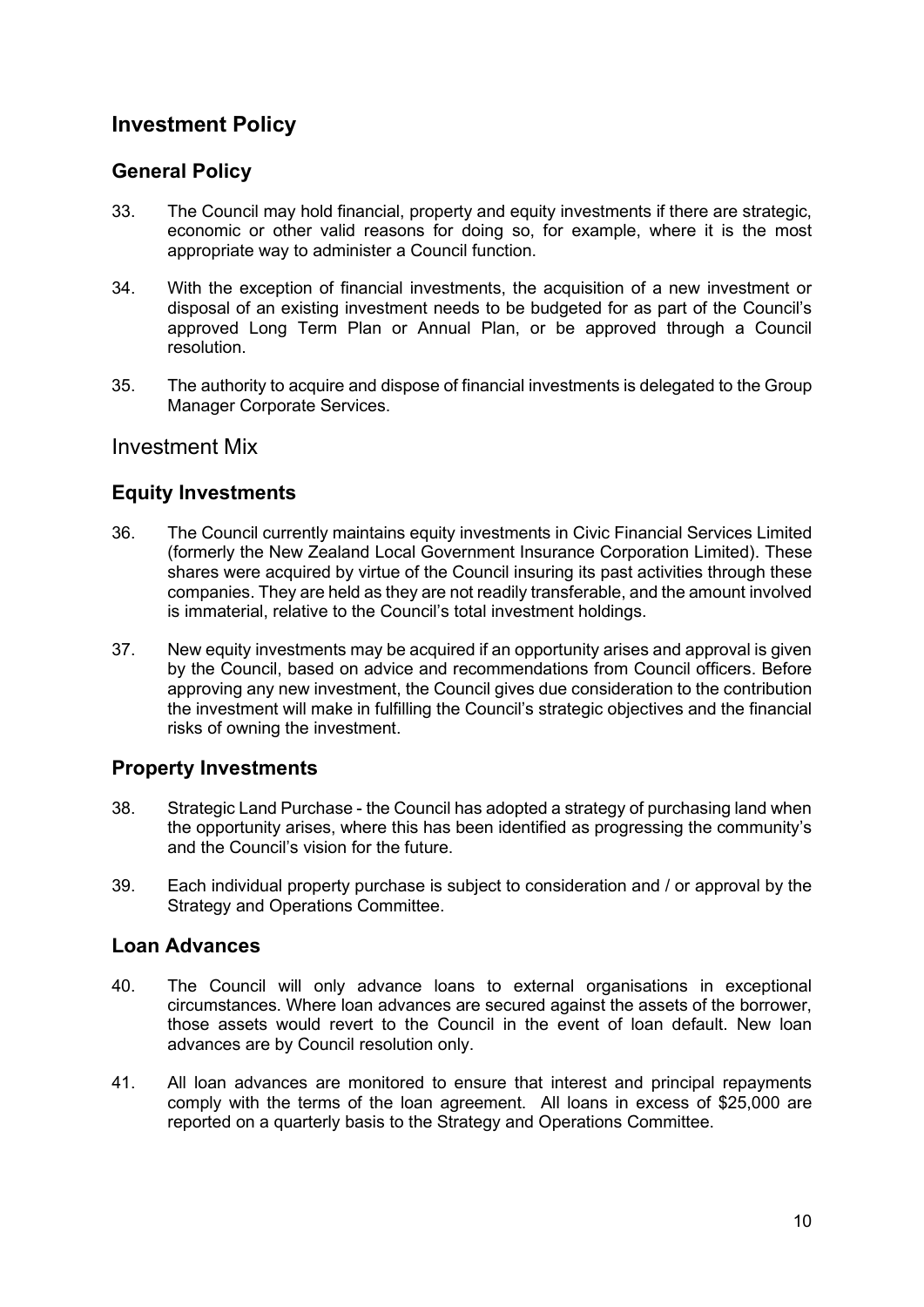# <span id="page-10-0"></span>**Development and Financial Contributions**

42. In order to make it easier for developers to finance large-scale developments, the Council may allow payment of development and financial contributions on some residential developments to be deferred for a period. Payment arrangements, for example, bank bonds can be used as security against the assets of the developer so that those assets would revert to the Council in the event of default of the payment of development / financial contributions.

#### <span id="page-10-1"></span>**Financial Investments**

- 43. The Council's primary objective when investing is the protection of its investment capital. Accordingly, the Council may only invest in approved creditworthy counterparties. Counterparties and limits can only be approved on the basis of longterm Standard & Poor's, credit ratings (or equivalent Fitch or Moody's rating) being A+ and above and / or short term rating of A-1 or above.
- 44. With the exception of cash investments that are sourced from pre-funding, all other cash investments must be restricted to a term of no more than 181 days to ensure that future cash flow requirements and capital expenditure projections are met. Cash investments from pre-funding can be invested for up to a maximum of 18 months.
- 45. Special Funds and Funding Reserves liquid assets will not be required to be held against special funds. Instead the Council will internally utilise these funds.

#### <span id="page-10-2"></span>**Managed funds**

46. The Council may invest in shares and other financial instruments and may borrow to fund that investment.

#### *Kāpiti Resilience Fund*

- <span id="page-10-3"></span>47. The main objective in establishing the Kāpiti Resilience Fund is to achieve a minimum return over the medium to long-term, net of all fees and charges attributable to the fund that is at least the equivalent to the Council's net borrowing costs plus the rate of inflation, over the same period.
- 48. The surpluses will be used to fund a contribution towards resilience-focussed projects, for example increased insurance costs and Civil Defence costs.
- 49. The following additional requirements for the Kāpiti Resilience Fund portfolio are specified:
	- a) An appropriate level of investment risk for the fund is determined and accepted by the Council.
	- b) The fund will be managed in a way that balances optimal returns with safeguarding the Council's capital.
	- c) The fund performance will be regularly monitored.
	- d) The fund risks will be managed in a prudent manner.
	- e) All aspects of the investment process and functions will be reviewed regularly.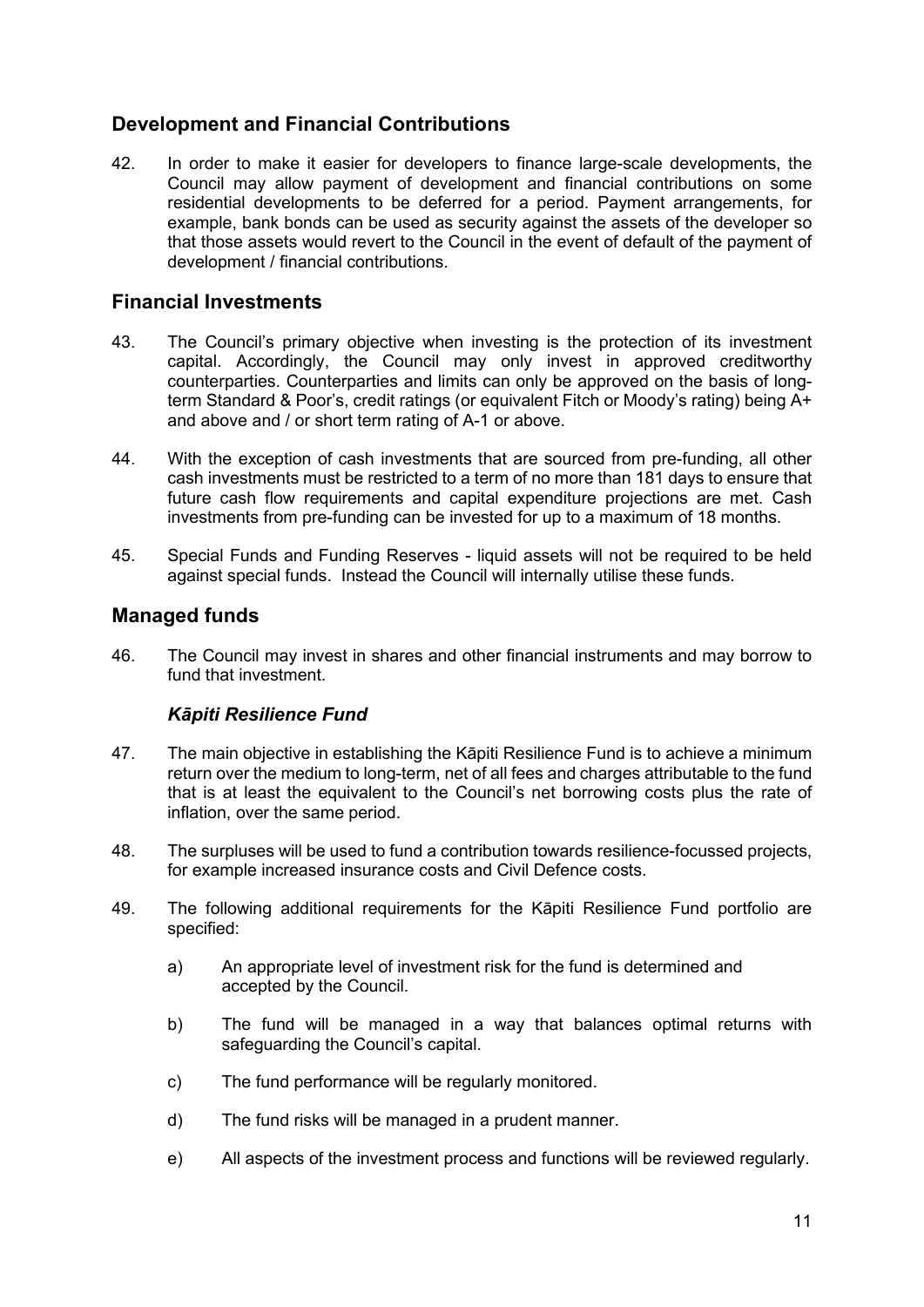#### *Kāpiti Growth Fund*

- <span id="page-11-0"></span>50. The main objective in establishing the Kāpiti Growth Fund is to achieve a minimum return over the medium to long-term, net of all fees and charges attributable to the fund that is at least the equivalent to the Council's net borrowing costs plus the rate of inflation, over the same period.
- 51. A key requirement of the Kāpiti Growth Fund will be the ability to withdraw capital from it in order to fund strategic purchases.
- 52. The surpluses will be used to contribute towards specific growth-focussed projects that encourage / incentivise businesses and recreational / visitor attractions to establish an operating presence in the Kāpiti District.
- 53. The following additional requirements for the Kāpiti Growth Fund are specified:
	- a) An appropriate level of investment risk for the fund is determined and accepted by the Council.
	- b) The fund will be managed in a way that balances optimal returns with safeguarding the Council's capital.
	- c) The fund performance will be regularly monitored.
	- d) The fund risks will be managed in a prudent manner.
	- e) All aspects of the investment process and functions will be reviewed regularly.

#### <span id="page-11-1"></span>**The LGFA**

- 54. The Council may invest in shares and other financial instruments of the LGFA and may borrow to fund that investment. The Council's objective in making any such investment will be to:
	- Obtain a return on the investment; and
	- Ensure that the LGFA has sufficient capital to remain viable, meaning that it continues as a source of debt funding for the Council.
- 55. Because of these dual objectives, the Council may invest in LGFA shares in circumstances in which the return on that investment is potentially lower than the return it could achieve with alternative investments.
- 56. If required in connection with the investment, the Council may also subscribe for uncalled capital in the LGFA.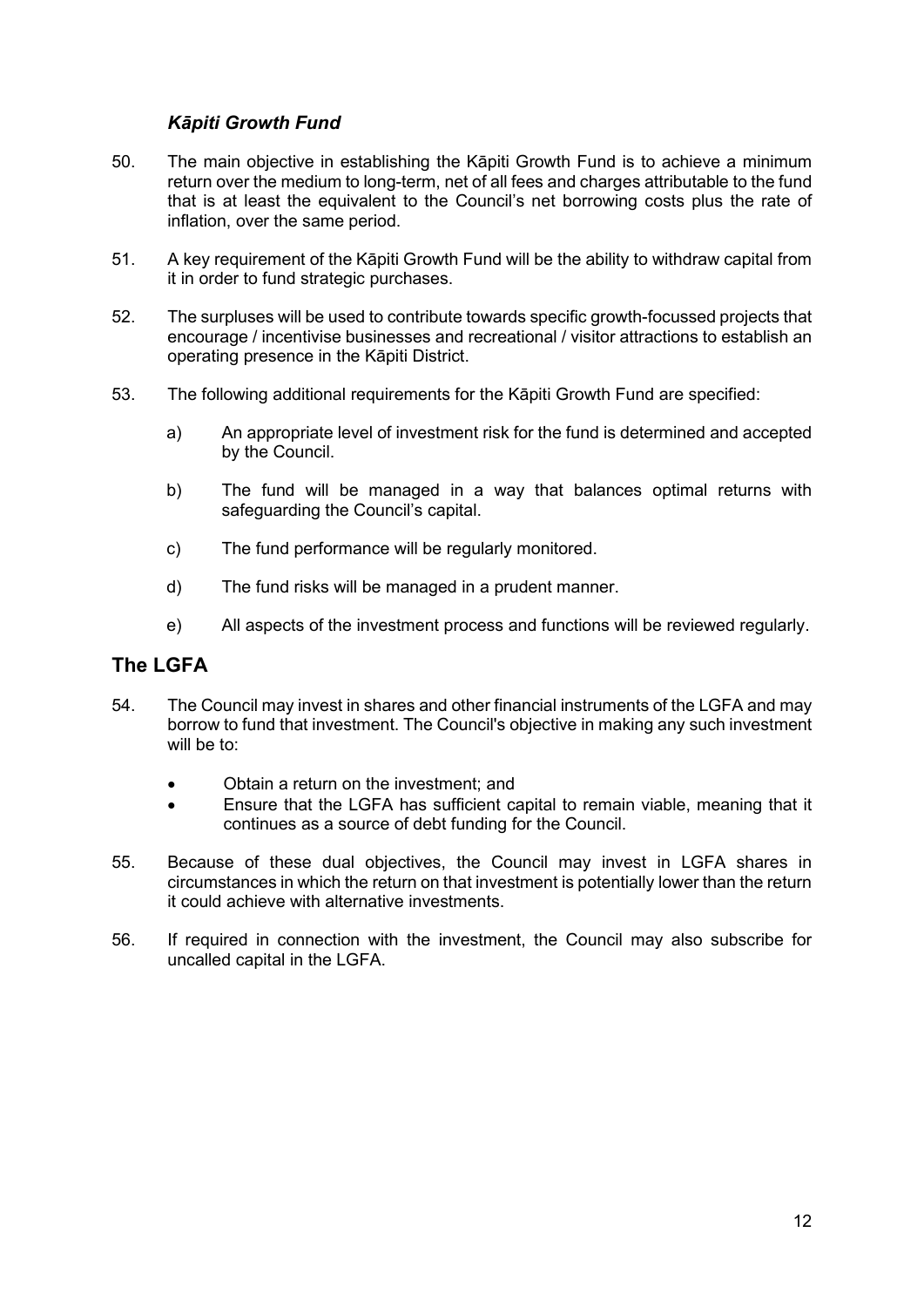# <span id="page-12-0"></span>**Treasury Risk Management**

57. Borrowing exposes the Council to three principal risks:

#### <span id="page-12-1"></span>*Liquidity / Funding Risk*

58. Liquidity risk is the risk that the Council does not have the ability to access committed funding at a future time as required. Funding risk centres on the ability to re-finance or raise new debt at acceptable pricing and maturity terms.

#### <span id="page-12-2"></span>*Interest Rate Risk*

59. Interest rate risk is the risk that the Council will be exposed to changes in market conditions, particularly wholesale interest rates, prevailing at any time. It is important to consider this on a forward looking basis when issuing new debt and refinancing existing debt on an on-going basis. It may impact on the maturity profile of issued debt and the process of re-financing.

#### <span id="page-12-3"></span>*Credit Risk*

- 60. Credit risk is the risk that a party to a transaction, such as a counterparty or a financial intermediary / institution, may not settle or provide committed funding as and when required. This risk is applicable where the Council is both a borrower and an investor, with the more significant risk arising when the Council is an investor.
- 61. Other risks include legal risk, operational risk, foreign exchange risk, concentration risk, volatility risk and carbon credit risk.

# <span id="page-12-4"></span>**Liquidity / Funding Risk**

- 62. A key factor in the management of liquidity risk is to spread and control the risk to reduce the concentration of risk at any point so that the overall borrowing cost is not increased unnecessarily and / or the desired maturity profile compromised due to market conditions.
- 63. The following control limits apply to the Council's management of liquidity risk:
	- a. The Council will ensure that it has sufficient funds available to:
		- fund all roll-over debt, and
		- pay all financing costs.
	- b. External debt plus committed loan facilities together with available liquid investments<sup>[3](#page-12-5)</sup> must be maintained at an amount of 110% over existing external debt.
	- c. The Council has the ability to pre-fund up to 18 months forecast debt requirements including re-financings.
	- d. The Chief Executive has delegated to the Group Manager Corporate Services the discretionary authority to re-package existing debt on more favourable terms. Such action is to be ratified and approved by the Strategy and Operations Committee at its next scheduled meeting.

<span id="page-12-5"></span><sup>3</sup> liquid investments specifically exclude the Kāpiti Resilience Fund and the Kāpiti Growth Fund.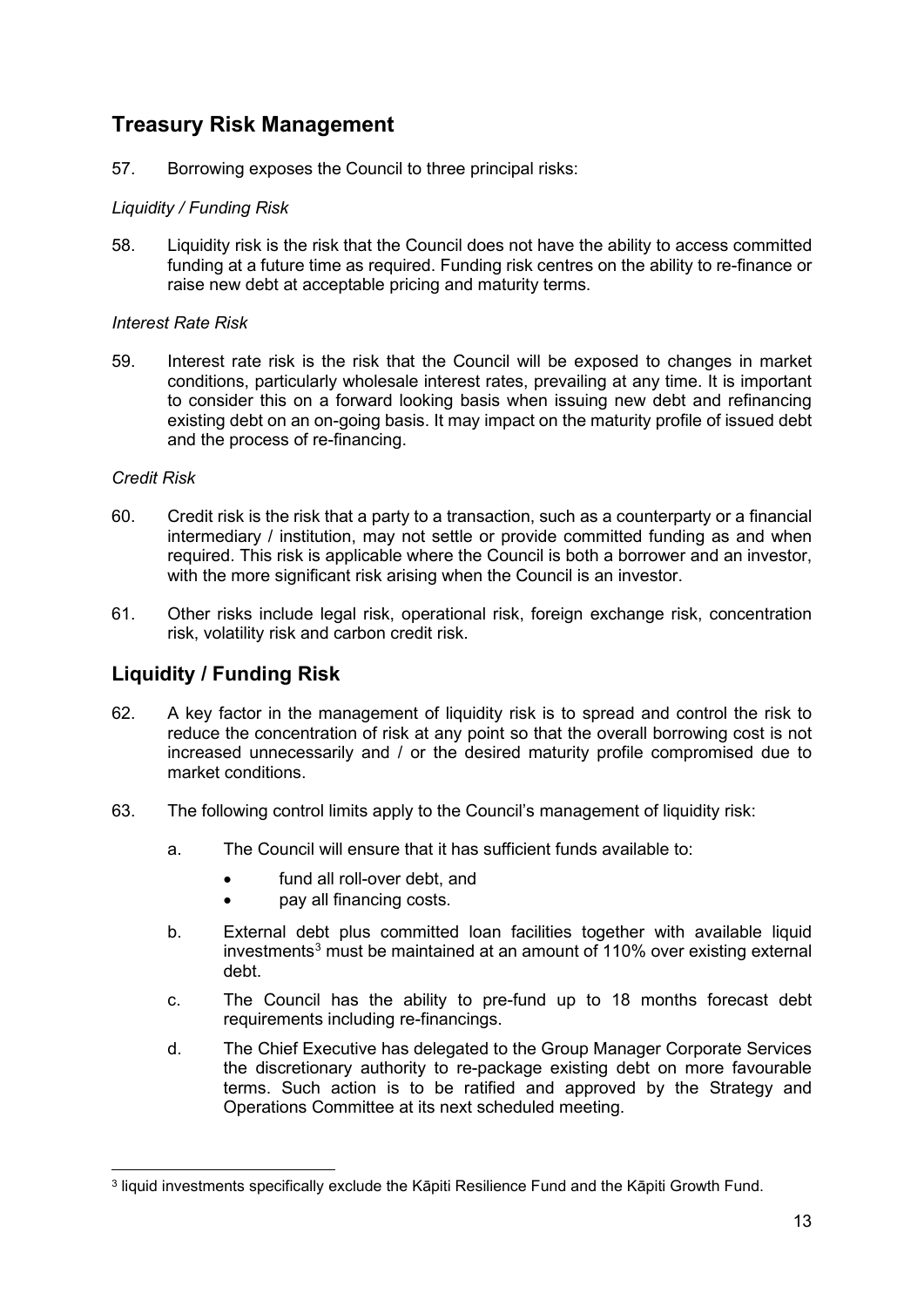- e. The Council can borrow for a maximum term of 30 years. Any debt issued for longer than 10 years will be reported to the Strategy and Operations Committee at the next quarterly reporting period.
- f. The maturity profile of the total committed funding with respect to all external loans / debt and committed facilities, calculated monthly on a rolling basis is to be within the following limits:

#### Liquidity control limits

| <b>Period</b> | <b>Minimum</b> | <b>Maximum</b> |
|---------------|----------------|----------------|
| 0 to 3 years  | 10%            | 70%            |
| 3 to 5 years  | 10%            | 60%            |
| 5 to 10 years | 10%            | 50%            |
| 10 years plus | $0\%$          | 20%            |

*A maturity schedule that is outside the above limits but self-corrects within 90 days is not in breach of this Policy. However, maintaining a maturity profile outside the above limits for a period beyond 90 days requires specific approval by the Strategy and Operations Committee at its next meeting.*

#### <span id="page-13-0"></span>**Interest Rate Risk**

- 64. Interest rate risk is the risk that funding costs (due to movements in market interest rates) will materially exceed adopted Annual Plan and Long Term Plan interest cost projections, so as to adversely impact cost control, capital investment decisions, returns and feasibility.
- 65. The primary objective of interest rate risk management is to reduce uncertainty of interest rate movements through fixing of wholesale market interest costs. Certainty around interest costs is to be achieved through the active management of underlying interest rate exposures.
- 66. Dealing in interest rate products must be limited to financial instruments approved by the Council as per an internally updated schedule. Credit exposure on these financial instruments is restricted by specified counterparty credit limits.
- 67. A list of the current approved interest rate instruments is attached as Appendix 3.
- 68. All bank deposits, registered certificates of deposits, treasury bills and commercial paper investments are limited to a term no greater than 181 days unless linked to a pre-funding strategy.
- 69. All unsecured investment securities must be senior in ranking. The following types of investment instruments are expressly excluded:
	- structured debt where issuing entities are not a primary borrower / issuer;
	- subordinated debt, junior debt, perpetual notes and debt / equity hybrid notes such as convertibles.
- 70. Any other financial instrument not on the approved list must be specifically approved by the Council on a case-by-case basis and only be applied to the one singular transaction being approved.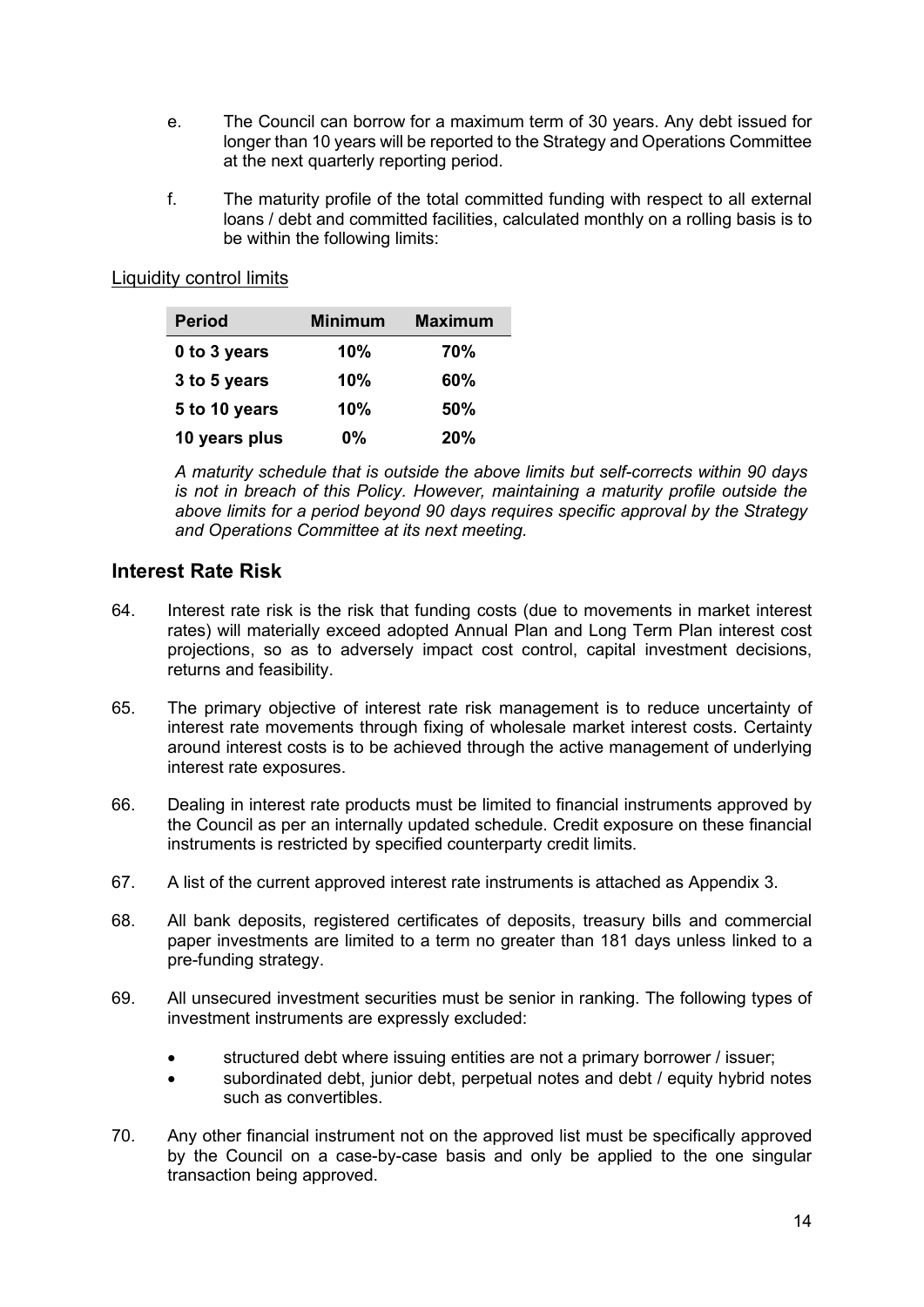# <span id="page-14-0"></span>**Interest Rate Risk Control Limits**

- 71. Major control limit at any point in time the amount of all current interest rate risk management instruments must not exceed the total amount of gross debt.
- 72. Hedging of the Council's external debt / borrowings must be within the following fixed / floating interest rate risk control limit:

#### Risk control limits

| <b>Master Fixed / Floating Risk Control Limit</b> |                           |
|---------------------------------------------------|---------------------------|
| Minimum Fixed Rate = $55\%$                       | Maximum Fixed Rate = 100% |

*The percentages are calculated on the projected external debt levels in the Council's approved financial statements (Long Term Plan or Annual Plan). The forecast debt level is subject to approval by the Group Manager Corporate Services as being a fair and reasonable forecast.*

- a. External debt is the total amount of gross debt. This allows for pre-hedging in advance of projected physical drawdowns of new debt. When approved forecasts are changed, the amount of fixed rate cover in place may have to be adjusted to comply with the Treasury Management Policy minimums and maximums.
- b. Floating rate debt may be spread over any maturity up to 12 months. Bank advances may be for a maximum term of 12 months.
- c. The Council can hedge up to 15 years; any hedge longer than 10 years will be reported to the Strategy and Operations Committee at the next quarterly reporting period.
- 73. The fixed rate amount at any point in time must be within the following maturity bands:

#### Swaps Maturity Profile

| Fixed Rate Maturity Profile Limit (% of External debt) |       |          |  |
|--------------------------------------------------------|-------|----------|--|
| <b>Maximum Cover</b><br><b>Minimum Cover</b><br>Period |       |          |  |
| 1 to 3 years                                           | 15%   | 60%      |  |
| 3 to 5 years                                           | 15%   | 60%      |  |
| 5 to 10 years                                          | 15%   | 60%*     |  |
| 10 years plus                                          | $0\%$ | $20\%**$ |  |

*\*Maximum cover in the five to ten year period may be extended up to 70% during periods of historical low long term interest rates subject to approval by the Chief Executive and reported to the Strategy and Operations Committee at its next meeting.* 

*\*\*Maximum cover in the over ten year period may be extended up to 30% during periods of historical low long term interest rates subject to approval by the Chief Executive and reported to the Strategy and Operations Committee at its next meeting. The definition of 'historical low long term interest rate' is where the 10-year swap rate is more than 15% below its rolling ten year average.*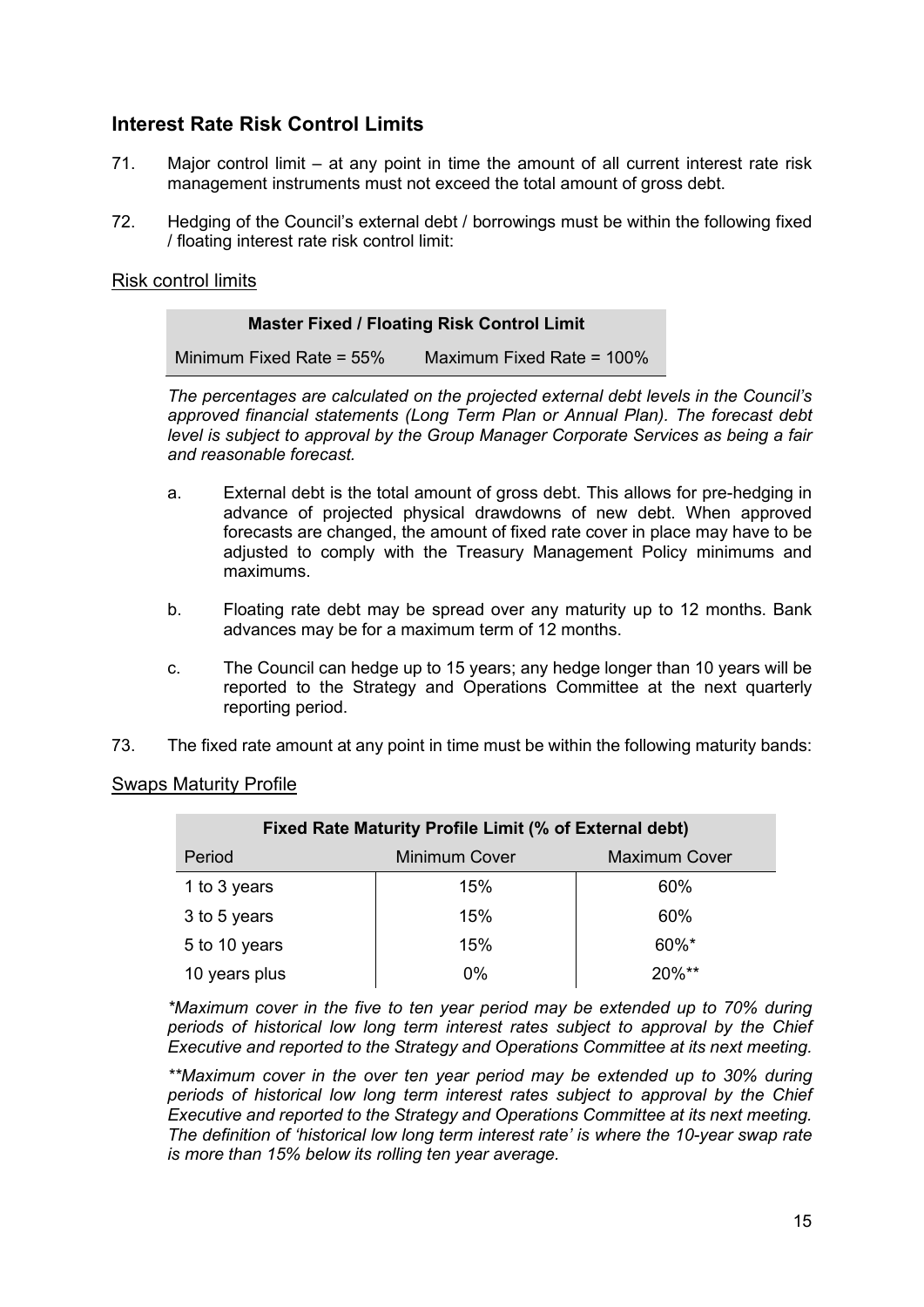- a. A fixed rate maturity profile that is outside the above limits but self-corrects within 90 days is not in breach of this Policy. However, maintaining a maturity profile outside the above limits beyond 90 days requires specific approval by the Strategy and Operations Committee at the next available meeting*.*
- b. Any interest rate swaps with a maturity beyond 12 years must be approved by the Strategy and Operations Committee at its next meeting.
- 74. For individual types of interest rate risk management instruments the Council must adhere to the following control limits at all times:
	- a. Forward rate agreements outstanding at any one time must not exceed 75% of the total floating rate debt.
	- b. With the exception of 1:1 collar option structures, interest rate options must not be sold outright because of the speculative nature of doing this.
	- c. Borrower swaptions held by the Council must mature within 12 months.
	- d. Interest rate options with a maturity date beyond 12 months that have a strike rate higher than 2.00% above the appropriate swap rate, cannot be counted as part of the fixed rate cover percentage calculation.
	- e. The forward start period on swap / collar strategies to be no more than 24 months.

#### <span id="page-15-0"></span>**Counterparty Credit Risk**

- 75. Counterparty credit risk is the risk of losses (realised or unrealised) arising from a counterparty defaulting on a financial instrument where the Council is a party. The credit risk to the Council in a default event will be weighted differently depending on the type of instrument entered into.
- 76. Counterparties and limits can only be approved on the basis of a minimum long term credit rating (Standard & Poor's or Moody's Investor Services) being A+ and a minimum short term rating of A-1.
- 77. Limits should be spread amongst a number of counterparties to avoid concentrations of credit exposure. The approval process to allow the use of individual financial instruments must take into account the liquidity of the market the instrument is traded in and repriced from.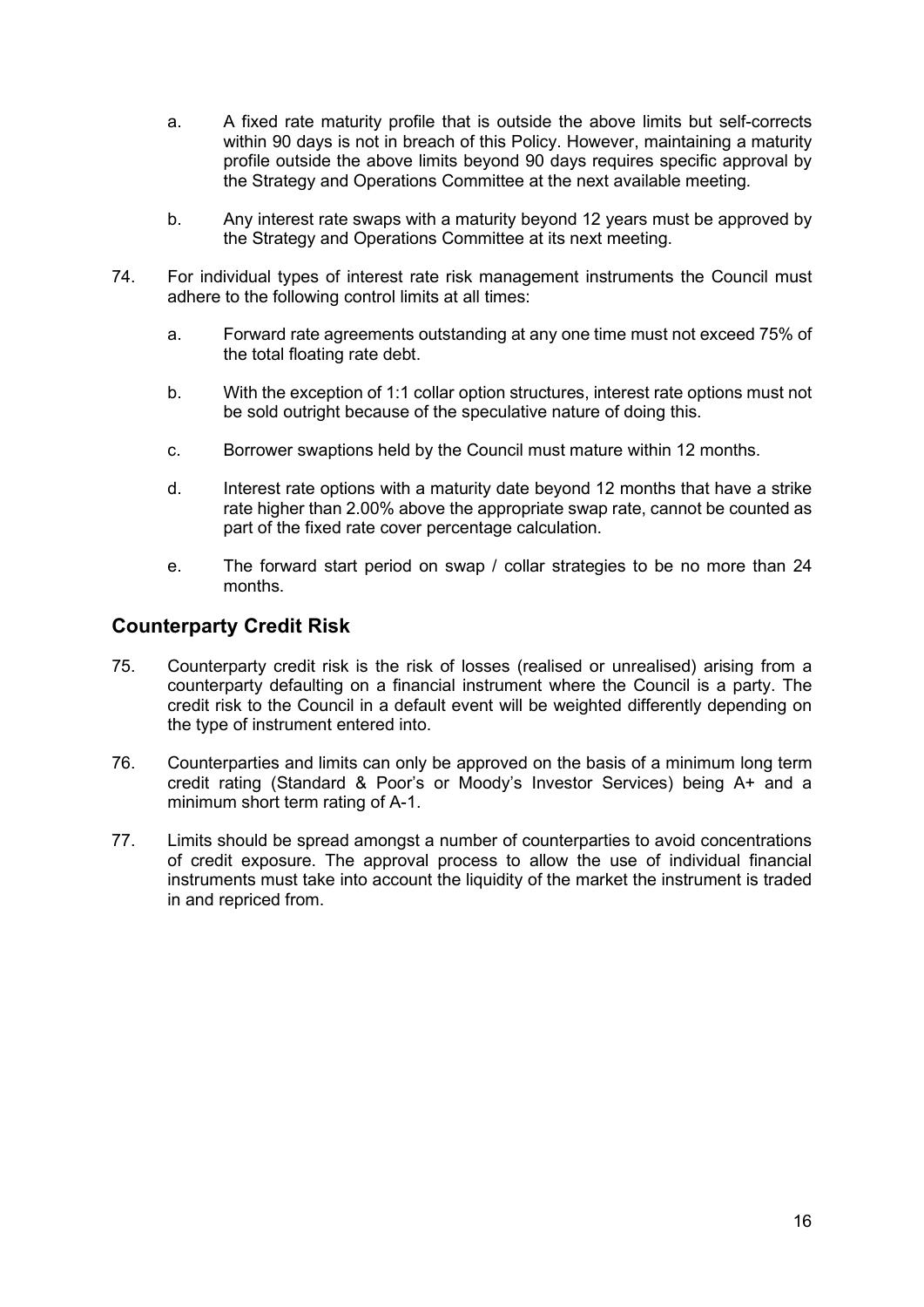78. The following table shows the gross counterparty limits:

| <b>Counterparty/</b><br>Issuer | <b>Minimum</b><br><b>Standard and</b><br>Poor's long<br>term / short<br>term credit<br>rating | <b>Investments</b><br>maximum per<br>counterparty                    | <b>Risk</b><br>management<br><b>instruments</b><br>maximum per<br>counterparty | <b>Borrowing</b><br>maximum per<br>counterparty |
|--------------------------------|-----------------------------------------------------------------------------------------------|----------------------------------------------------------------------|--------------------------------------------------------------------------------|-------------------------------------------------|
| NZ.<br>Government              | N/A                                                                                           | Unlimited                                                            | <b>None</b>                                                                    | Unlimited                                       |
| <b>LGFA</b>                    | $AA - / A - 1$                                                                                | \$20m                                                                | None                                                                           | Unlimited                                       |
| NZ Registered<br>Bank          | $A+ / A-1$                                                                                    | 60% of total<br>investments or<br>\$25m;<br>whichever is<br>greater. | 50% of total<br>instruments or<br>\$80m;<br>whichever is<br>greater.           | \$50m                                           |

79. A counterparty profile that is outside the above limits but self-corrects within 90-days is not in breach of this Policy. Any departures from the above limits will be reported to the Strategy and Operations Committee at its next meeting.

# <span id="page-16-0"></span>**Legal Risk**

- 80. Legal and regulatory risks relate to the unenforceability of a transaction due to an organisation not having the legal capacity or power to enter into the transaction, usually because of prohibitions contained in legislation.
- 81. This risk is minimised by standing dealing and settlement instructions being sent to counterparties, matching of third party confirmations and the immediate follow-up of anomalies.
- 82. Financial instruments can only be entered into with banks that have in place an executed International Swaps and Derivatives Association (ISDA) Master Agreement with the Council.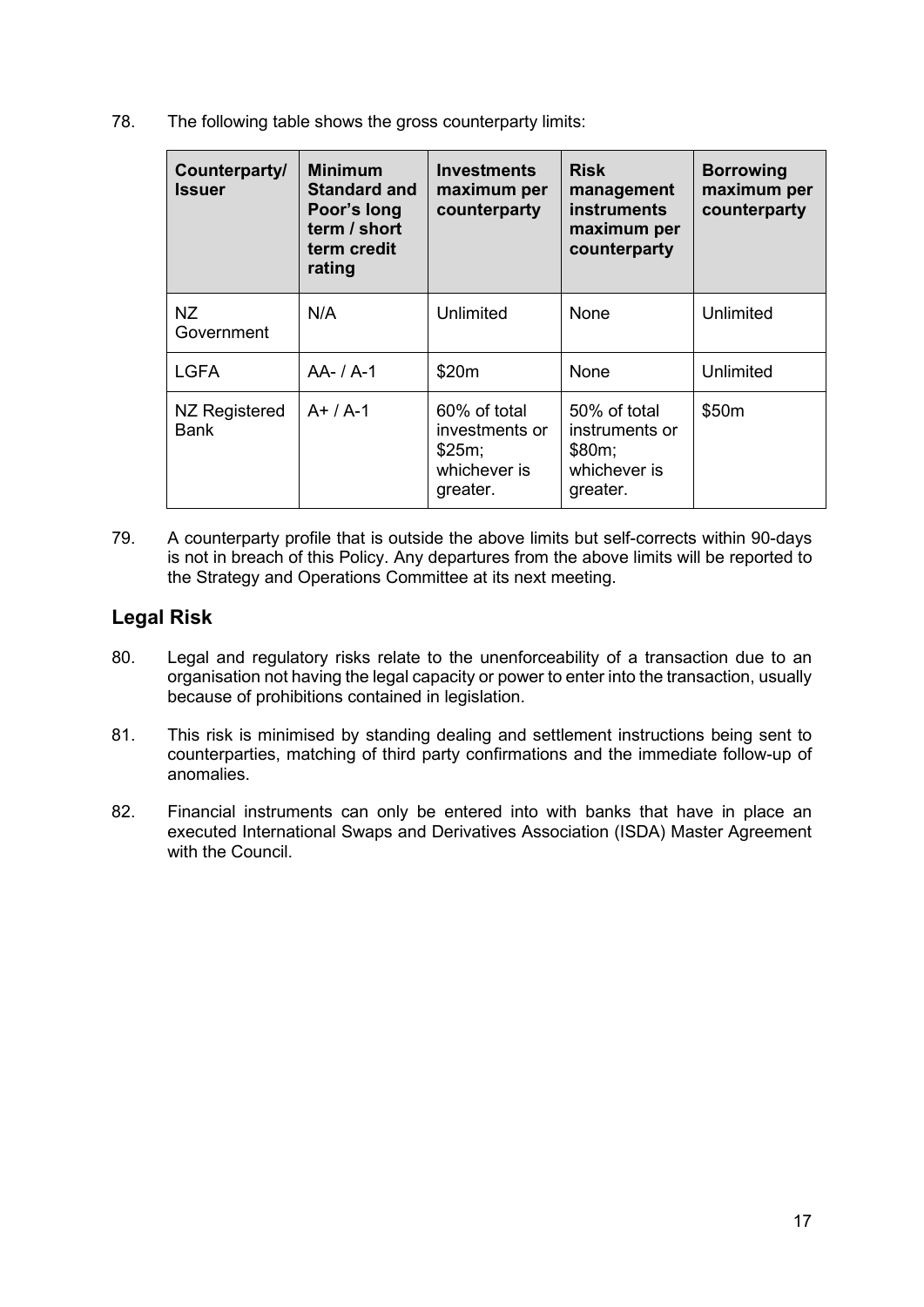# <span id="page-17-0"></span>**Operational Risk**

83. This is the risk of loss as a result of human error (or fraud), system failures and inadequate procedures and controls. Operational risk, particularly relevant to dealing with financial instruments, is minimised through appropriate segregation of duties, recording and reporting procedures and system controls.

# <span id="page-17-1"></span>**Foreign Exchange Risk**

84. The Council has limited Foreign exchange risk through the occasional purchase of foreign exchange denominated plant and equipment. Larger amounts may be hedged using foreign exchange contracts and smaller payments are converted at the spot exchange rate on the date of payment. The Council does not borrow or enter into incidental arrangements within or outside New Zealand in any foreign currency other than New Zealand dollars.

#### <span id="page-17-2"></span>**Concentration Risk**

85. This is the risk of a loss arising as a result of a heavily lopsided exposure to one or more counterparties. The risk is managed through adherence to the gross counterparty limits.

# <span id="page-17-3"></span>**Volatility Risk**

86. This is the risk of a change of price of a portfolio as a result of changes in the volatility of a risk factor. The risk is managed through ensuring that the asset allocation is continuously reviewed to ensure that it stays diversified over the long term.

# <span id="page-17-4"></span>**Carbon Credit Risk**

87. The Council needs to minimise the financial impact of movements in the carbon credit prices by balancing the need for price stability with the benefit of realising market opportunities to reduce costs as they arise.

# <span id="page-17-5"></span>**Treasury Performance**

- 88. In order to assess the effectiveness of the Council's treasury management activities, benchmarks and performance measures have been prescribed to assess operational performance and the management of debt and interest rate risk. The Council undertakes regular reporting which includes the following four major information/ reporting objectives:
	- a. Cash / Debt Position.
	- b. Risk Exposure Position.
	- c. Risk Management Performance.
	- d. Treasury Management Policy Compliance.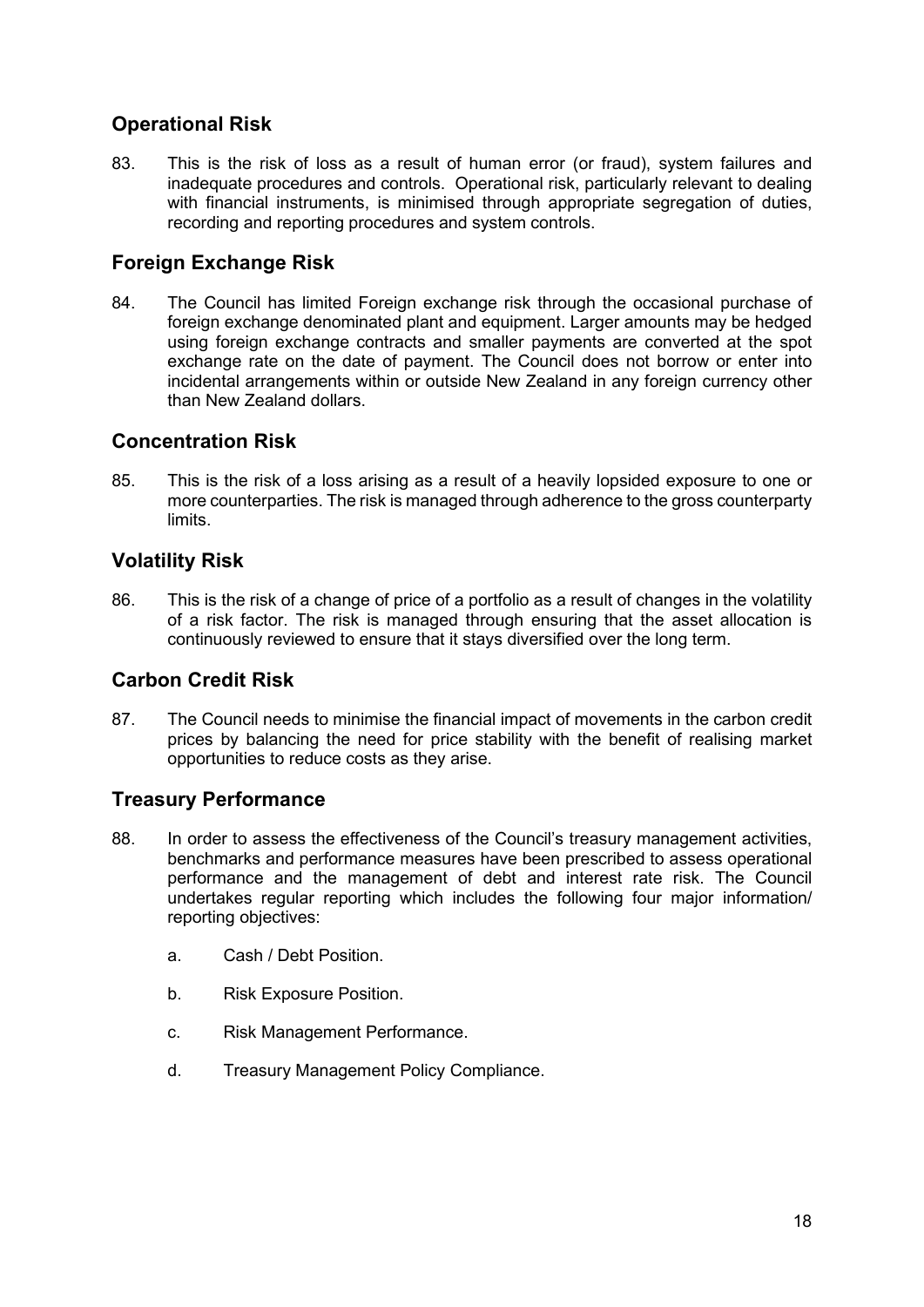89. The table below summarises the key reporting outputs in relation to treasury management:

| <b>Report type</b>   | <b>Audience</b>                         | <b>Frequency</b> | <b>Format</b>                                                                                                          |
|----------------------|-----------------------------------------|------------------|------------------------------------------------------------------------------------------------------------------------|
| Management           | Senior Leadership<br>Team               | Quarterly        | Report compliance with all<br>limits and thresholds                                                                    |
| Governance           | <b>Audit and Risk</b><br>Subcommittee   | Quarterly        | Overview of quarterly<br>performance                                                                                   |
| <b>Annual Report</b> | Strategy and<br>Operations<br>Committee | Annually         | <b>Review of Annual</b><br>performance and of the<br>Policy and policy limits to<br>ensure they are fit for<br>purpose |

#### <span id="page-18-0"></span>**Policy review**

- 90. The Policy is to be formally reviewed on at least a triennial basis by the Strategy and Operations Committee. The Group Manager Corporate Services will manage the review process and the final report will be presented by to the Strategy and Operations Committee for its consideration.
- 91. In addition, any Policy changes arising from the annual report to the Strategy and Operations Committee provided by the Group Manager Corporate Services or other sources may be considered by the Audit and Risk Subcommittee as required but the delegation rests with the Strategy and Operations Committee.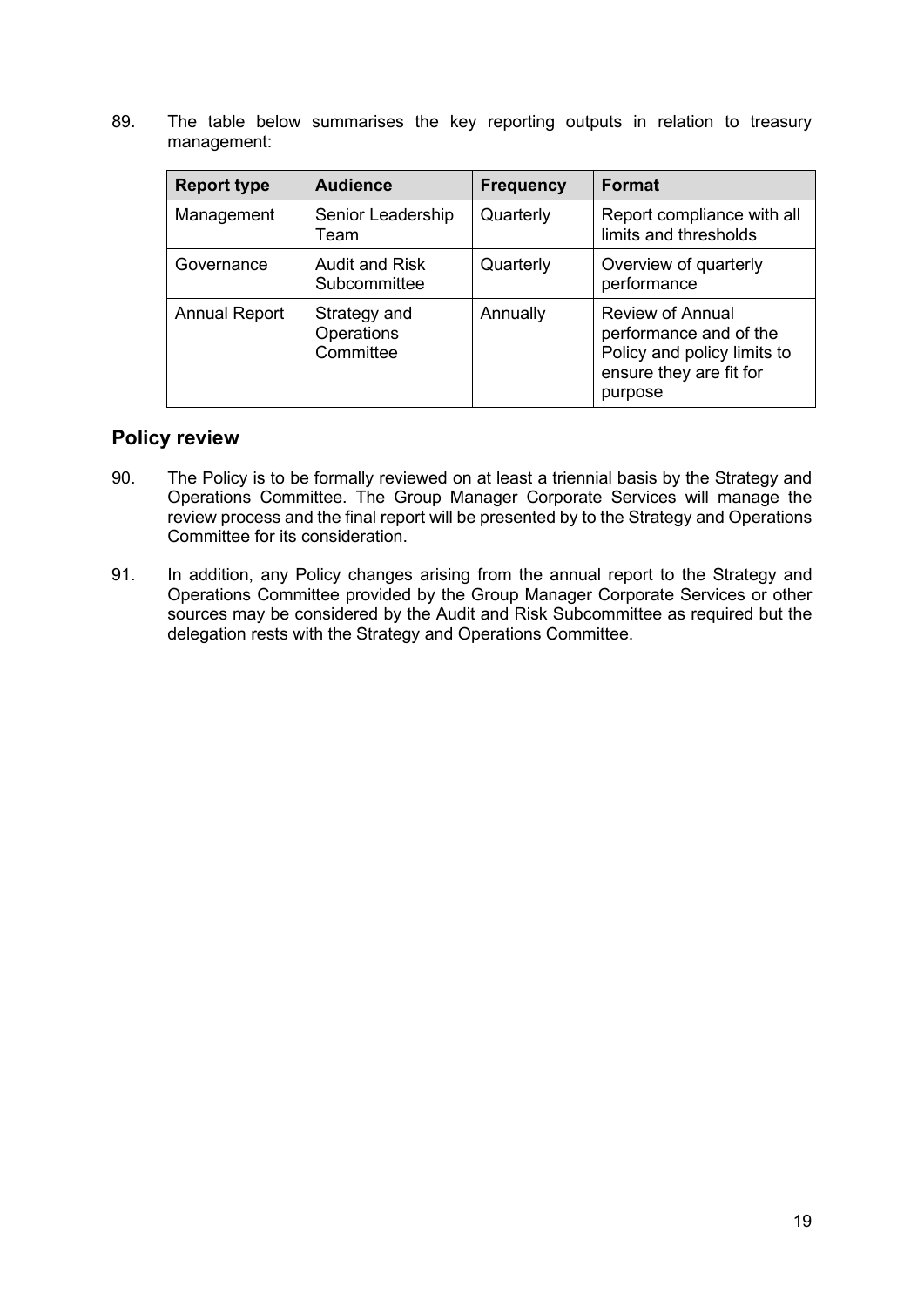# <span id="page-19-0"></span>**Appendix 1: Glossary of terms**

**Annual rates income:** the amount equal to the total revenue from any funding mechanism authorised by the Local Government (Rating) Act 2002.

**Borrower swaption:** gives the holder of the swaption the right to enter into a swap where they pay interest on a notional loan amount at a fixed rate of interest and receive payments at a floating rate;

**Call option:** a financial instrument that gives the buyer the right, but not an obligation, to buy a set quantity of a security at a set strike price at some time on or before expiration.

**Closing out:** the cancellation / termination of a financial instrument or contract before its maturity date, resulting in a realised gain / loss if the current market rate differs from the contract rate.

**Derivatives:** investment vehicles whose price is dependent on an underlying asset. The most common forms of derivatives include stock options, futures & swaps.

**Fixed rate:** an interest rate repricing date beyond 12 months forward on a continuous rolling basis;

**Floating rate:** an interest rate repricing within 12 months;

**Forward rate agreement:** an agreement between two counterparties locking in an interest rate today, for money that one counterparty intends to borrow in the future. The counterparties agree to pay each other the interest difference between the agreed-upon rate (the "forward rate") and the actual interest rate on the future date (the "floating rate").

**Forward start interest rate swap:** a fixed-for-floating interest rate swap whereby the swap coupon is set at the contract date but the swap doesn't start on that date, that is it is delayed to some future date. This provides certainty as to interest rate cost on an agreed principal amount for an agreed period, commencing at a future point in time.

**Futures contract:** a financial contract obligating the buyer to purchase an asset (or the seller to sell an asset), such as a physical commodity or a financial instrument, at a predetermined future date and price.

**In the money options:** options which have intrinsic value of the security built into them. Call options are in the money when the strike price is lower than the price of the underlying stock, allowing one to buy the stock at a price lower than the market price. Put options are in the money when the strike price is higher than the price of the underlying stock, allowing one to sell the stock at a price higher than the market price.

**Interest rate cap (ceiling):** an interest rate derivative contract which has a maximum value (cap) – on a floating rate of interest on a specified notional principal amount for a specific term.

**Interest rate collar:** a security which simultaneously combines the purchase of an interest rate cap and the sale of an interest rate floor to specify a range in which an interest rate will fluctuate. The security insulates the buyer against the risk of a significant rise in a floating rate but limits the benefits of a drop in that floating rate.

**Interest rate floor:** an interest rate derivative contract which has a minimum value (floor) – on a floating rate of interest on a specified notional principal amount for a specific term.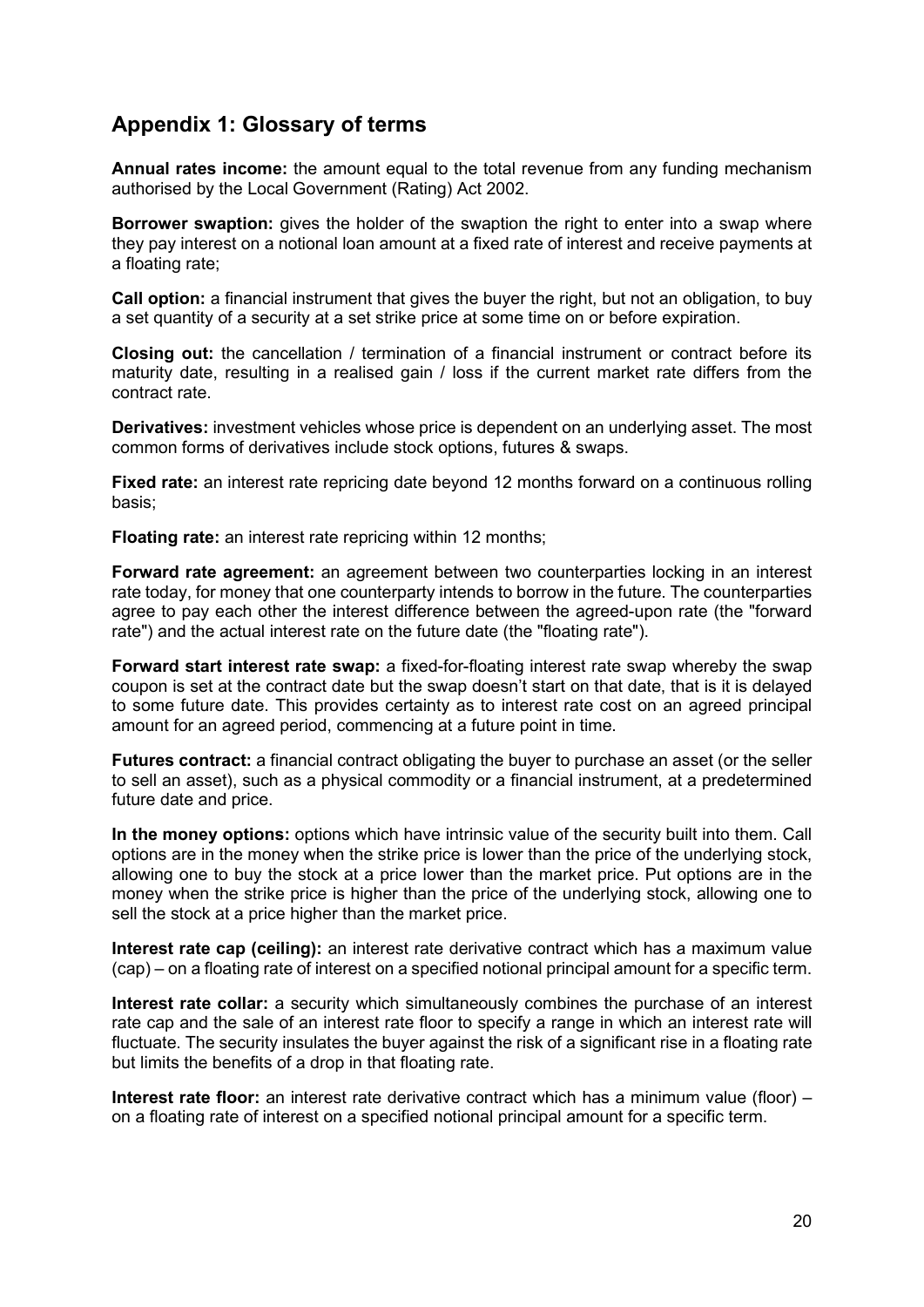**Interest rate option:** a specific financial derivative contract whose value is based on interest rates and its value is tied to an underlying interest rate. Interest rate options give buyers the right, but not the obligation, to synthetically pay (in the case of a cap) or receive (in the case of a floor) a predetermined interest rate (the strike price) over an agreed period.

**Interest rate swap:** a financial derivative instrument in which two parties agree to exchange interest rate cash flows, based on a specified notional amount from a fixed rate to a floating rate (or vice versa) or from one floating rate to another.

**Liquidity:** external debt plus committed loan facilities plus liquid investments divided by external debt

**Net external debt:** total external debt less cash / cash equivalent investments.

**Net interest expense:** the amount equal to all interest and financing costs less interest income for the relevant period.

**Operating income:** earnings from rates, government grants and subsidies, user charges, interest and other revenue and excludes non-government capital contributions (e.g. developer contributions and vested assets).

**Options:** contracts that give the holder the right but not the obligation to buy or sell a specific security at a pre-determined price on a pre-determined date. The two kinds of options are call and put options.

**Options on a swap (Swaption):** the option to enter into an interest rate swap. In exchange for an option premium, the buyer gains the right but not the obligation to enter into a specified swap agreement with the issuer on a specified future date.

**Out of the money options:** have no intrinsic value built into them. Call options are out of the money when the strike price is higher than the price of the underlying stock. Put options are out of the money when the strike price is lower than the price of the underlying stock.

**Put option:** a financial instrument that conveys the buyer the right, but not the obligation, to sell a specified quantity of a security at a set strike price on or before an agreed upon expiration date.

**Spot price:** the current market price of a product, usually a commodity, currency or rate, for the immediate delivery of said product.

**Strike price:** the price at which a derivatives contract can be exercised - the strike price is independent of the spot price and is agreed upon by the parties entering the contract.

**Swap:** a derivative in which two counterparties exchange cash flows of one party's financial instrument for those of the other party's financial instrument. The benefits in question depend on the type of financial instruments involved.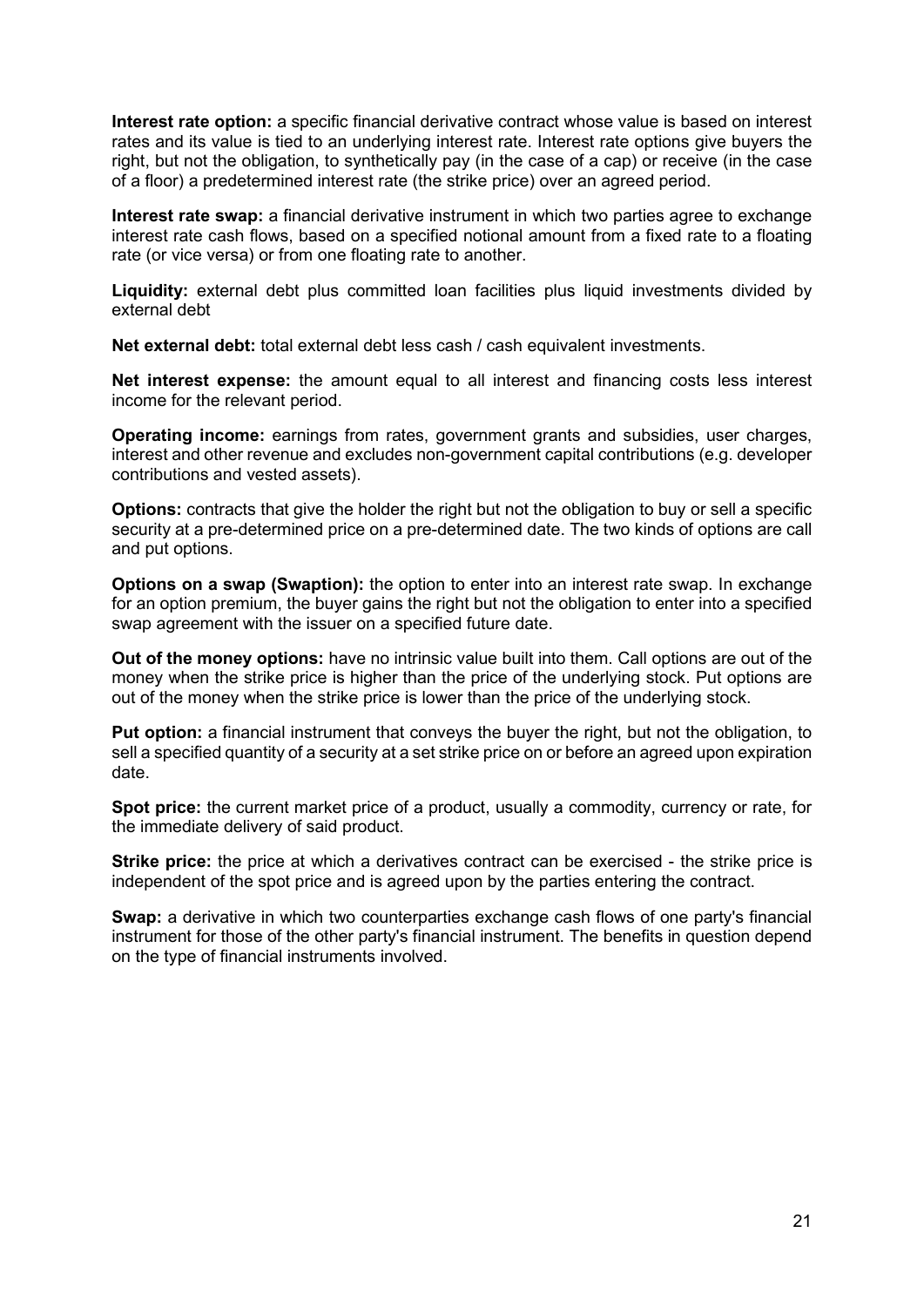# <span id="page-21-0"></span>**Appendix 2: Delegated Authorities**

|                | <b>Activity</b>                                                                                                                                                        | <b>Delegated Authority</b>                                                                                                                              | *Limit                                                                                                                        |
|----------------|------------------------------------------------------------------------------------------------------------------------------------------------------------------------|---------------------------------------------------------------------------------------------------------------------------------------------------------|-------------------------------------------------------------------------------------------------------------------------------|
| 1              | Approving and changing<br><b>Treasury Management Policy</b>                                                                                                            | <b>Strategy and Operations</b><br>Committee                                                                                                             | Unlimited                                                                                                                     |
| $\overline{2}$ | New annual borrowing as set<br>out in the Annual Plan/Long<br><b>Term Plan</b>                                                                                         | <b>Strategy and Operations</b><br>Committee                                                                                                             | Within the<br>prescribed limits<br>set out in the<br><b>Financial Strategy</b>                                                |
| 3              | Approval for charging assets<br>as security over borrowing                                                                                                             | <b>Strategy and Operations</b><br>Committee                                                                                                             | Subject to the<br>requirements of<br><b>Debenture Trust</b><br>Deed                                                           |
| 4              | Acquisition and disposition of<br>investments other than<br>financial investments                                                                                      | Council                                                                                                                                                 | Unlimited                                                                                                                     |
| 5              | Approving transactions outside<br><b>Treasury Management Policy</b>                                                                                                    | Council                                                                                                                                                 | Unlimited                                                                                                                     |
| 6              | Re-financing existing debt                                                                                                                                             | <b>Chief Executive</b>                                                                                                                                  | Subject to Policy                                                                                                             |
| 7              | Negotiate bank facilities                                                                                                                                              | Chief Executive (or)<br><b>Group Manager Corporate</b><br><b>Services</b>                                                                               | <b>Subject to Policy</b>                                                                                                      |
| 8              | Manage cash / liquidity<br>requirements                                                                                                                                | Chief Executive (or)<br><b>Group Manager Corporate</b><br><b>Services</b>                                                                               | Per risk control<br>limits                                                                                                    |
| 9              | Approving counterparty credit<br>limits                                                                                                                                | <b>Chief Executive</b>                                                                                                                                  | Within the<br>prescribed limits<br>set out in the<br>Treasury<br>Management<br>Policy                                         |
| 10             | Adjust interest rate risk profile                                                                                                                                      | <b>Chief Executive delegated</b><br>to the Group Manager<br>Corporate Services; each<br>adjustment individually<br>signed off by the Chief<br>Executive | Fixed rate debt<br>ratio as per risk<br>control limits;<br>Fixed rate maturity<br>profile limit as per<br>risk control limits |
| 11             | Managing funding and<br>investment maturities in<br>accordance with the Council's<br>approved facilities                                                               | <b>Chief Executive</b><br>Group Manager Corporate<br><b>Services</b>                                                                                    | Per risk control<br>limits                                                                                                    |
| 12             | Maximum daily transaction<br>amount (borrowing, investing<br>and interest rate risk<br>management) excludes roll-<br>overs on existing debt and<br>interest rate swaps | Council<br><b>Chief Executive</b><br>Group Manager Corporate<br><b>Services</b><br>CFO (delegated)                                                      | Unlimited<br>\$30 million<br>\$15 million<br>\$5 million                                                                      |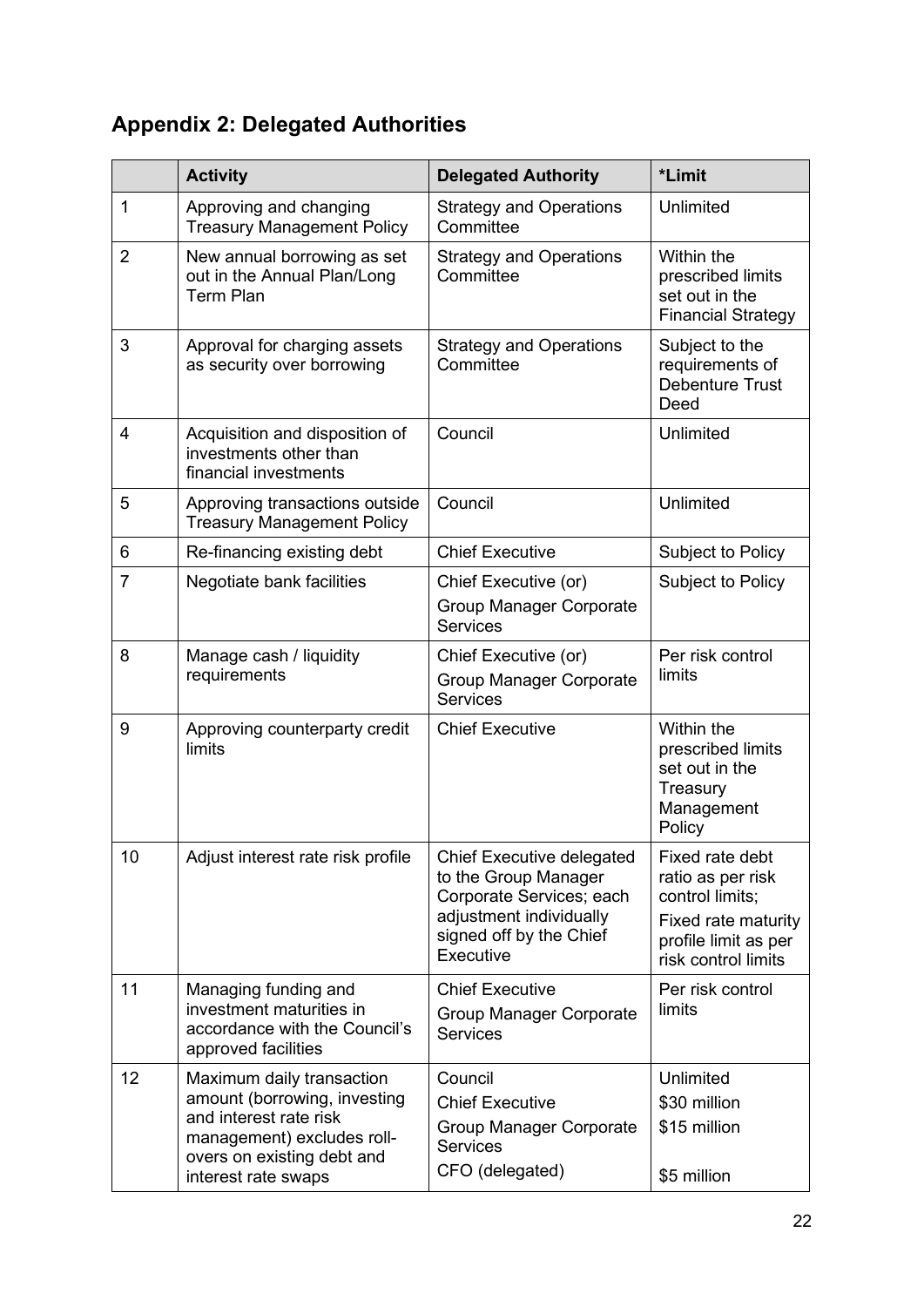|    | <b>Activity</b>                                                   | <b>Delegated Authority</b>                                           | *Limit    |
|----|-------------------------------------------------------------------|----------------------------------------------------------------------|-----------|
| 13 | Authorising lists of signatories                                  | <b>Chief Executive</b><br>Group Manager Corporate<br><b>Services</b> | Unlimited |
| 14 | Opening/closing bank<br>accounts                                  | <b>Chief Executive</b><br>Group Manager Corporate<br><b>Services</b> | Unlimited |
| 15 | At least triennial review of<br><b>Treasury Management Policy</b> | Group Manager Corporate<br><b>Services</b>                           | N/A       |
| 16 | Ensuring compliance with<br><b>Treasury Management Policy</b>     | Group Manager Corporate<br>Services                                  | N/A       |

*\*All activity limits in the above table are subject to the limits contained in the Council approved Long Term Plan / Annual Plan. The Council can approve changes to the limits.*